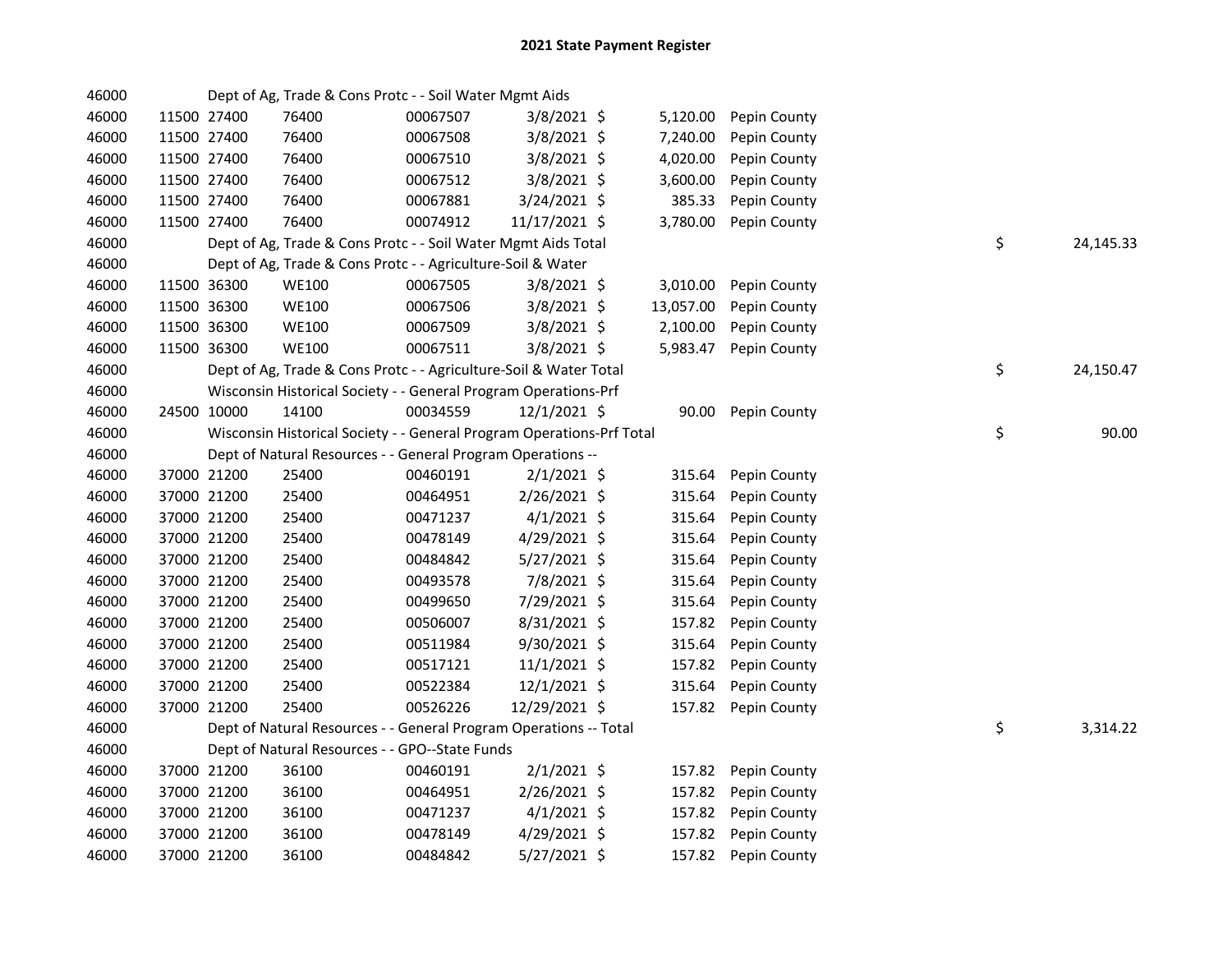| 46000 | 37000 21200 | 36100                                                              | 00493578 | 7/8/2021 \$    | 157.82    | Pepin County           |    |           |
|-------|-------------|--------------------------------------------------------------------|----------|----------------|-----------|------------------------|----|-----------|
| 46000 | 37000 21200 | 36100                                                              | 00499650 | 7/29/2021 \$   | 157.82    | Pepin County           |    |           |
| 46000 | 37000 21200 | 36100                                                              | 00506007 | 8/31/2021 \$   | 78.91     | Pepin County           |    |           |
| 46000 | 37000 21200 | 36100                                                              | 00511984 | 9/30/2021 \$   | 157.82    | Pepin County           |    |           |
| 46000 | 37000 21200 | 36100                                                              | 00517121 | $11/1/2021$ \$ | 78.91     | Pepin County           |    |           |
| 46000 | 37000 21200 | 36100                                                              | 00522384 | 12/1/2021 \$   | 157.82    | Pepin County           |    |           |
| 46000 | 37000 21200 | 36100                                                              | 00526226 | 12/29/2021 \$  | 78.91     | Pepin County           |    |           |
| 46000 |             | Dept of Natural Resources - - GPO--State Funds Total               |          |                |           |                        | \$ | 1,657.11  |
| 46000 |             | Dept of Natural Resources - - Wildlife Damage Claims & Abat        |          |                |           |                        |    |           |
| 46000 | 37000 21200 | 55300                                                              | 00465849 | $3/4/2021$ \$  | 2,218.61  | Pepin County           |    |           |
| 46000 | 37000 21200 | 55300                                                              | 00465850 | $3/4/2021$ \$  | 2,230.84  | Pepin County           |    |           |
| 46000 | 37000 21200 | 55300                                                              | 00465851 | $3/4/2021$ \$  | 2,506.91  | Pepin County           |    |           |
| 46000 | 37000 21200 | 55300                                                              | 00466378 | $3/5/2021$ \$  | 3,153.76  | Pepin County           |    |           |
| 46000 | 37000 21200 | 55300                                                              | 00500766 | $8/3/2021$ \$  | 2,317.40  | Pepin County           |    |           |
| 46000 | 37000 21200 | 55300                                                              | 00514702 | 10/14/2021 \$  | 3,135.60  | Pepin County           |    |           |
| 46000 |             | Dept of Natural Resources - - Wildlife Damage Claims & Abat Total  |          |                |           |                        | \$ | 15,563.12 |
| 46000 |             | Dept of Natural Resources - - Ra- Suppl Snow Trail Aids            |          |                |           |                        |    |           |
| 46000 | 37000 21200 | 56900                                                              | 00469929 | 3/25/2021 \$   | 1,920.00  | Pepin County           |    |           |
| 46000 |             | Dept of Natural Resources - - Ra- Suppl Snow Trail Aids Total      |          |                |           |                        | \$ | 1,920.00  |
| 46000 |             | Dept of Natural Resources - - Ra- Cnty Snow Trail & Area Aid       |          |                |           |                        |    |           |
| 46000 | 37000 21200 | 57400                                                              | 00515077 | 10/18/2021 \$  | 17,895.00 | Pepin County           |    |           |
| 46000 |             | Dept of Natural Resources - - Ra- Cnty Snow Trail & Area Aid Total |          |                |           |                        | \$ | 17,895.00 |
| 46000 |             | Dept of Natural Resources - - Ra- Snowmobile Trail Areas           |          |                |           |                        |    |           |
| 46000 | 37000 21200 | 57500                                                              | 00469929 | $3/25/2021$ \$ |           | 16,935.00 Pepin County |    |           |
| 46000 |             | Dept of Natural Resources - - Ra- Snowmobile Trail Areas Total     |          |                |           |                        | \$ | 16,935.00 |
| 46000 |             | Dept of Natural Resources - - Resaids - Pymt In Lieu Tax Fed       |          |                |           |                        |    |           |
| 46000 | 37000 21200 | 58400                                                              | 00510763 | 9/28/2021 \$   |           | 255.00 Pepin County    |    |           |
| 46000 |             | Dept of Natural Resources - - Resaids - Pymt In Lieu Tax Fed Total |          |                |           |                        | \$ | 255.00    |
| 46000 |             | Dept of Natural Resources - - GPO--State Funds                     |          |                |           |                        |    |           |
| 46000 | 37000 21200 | 86100                                                              | 00522337 | 11/30/2021 \$  | 8.00      | Pepin County           |    |           |
| 46000 |             | Dept of Natural Resources - - GPO--State Funds Total               |          |                |           |                        | \$ | 8.00      |
| 46000 |             | Dept of Natural Resources - - Fin Asst For Responsible Units       |          |                |           |                        |    |           |
| 46000 | 37000 27400 | 67000                                                              | 00483191 | $5/21/2021$ \$ |           | 65,280.29 Pepin County |    |           |
| 46000 |             | Dept of Natural Resources - - Fin Asst For Responsible Units Total |          |                |           |                        | \$ | 65,280.29 |
| 46000 |             | Dept of Natural Resources - - Recycling Consolidation Grants       |          |                |           |                        |    |           |
| 46000 | 37000 27400 | 67300                                                              | 00483191 | $5/21/2021$ \$ | 2,100.05  | Pepin County           |    |           |
| 46000 |             | Dept of Natural Resources - - Recycling Consolidation Grants Total |          |                |           |                        | \$ | 2,100.05  |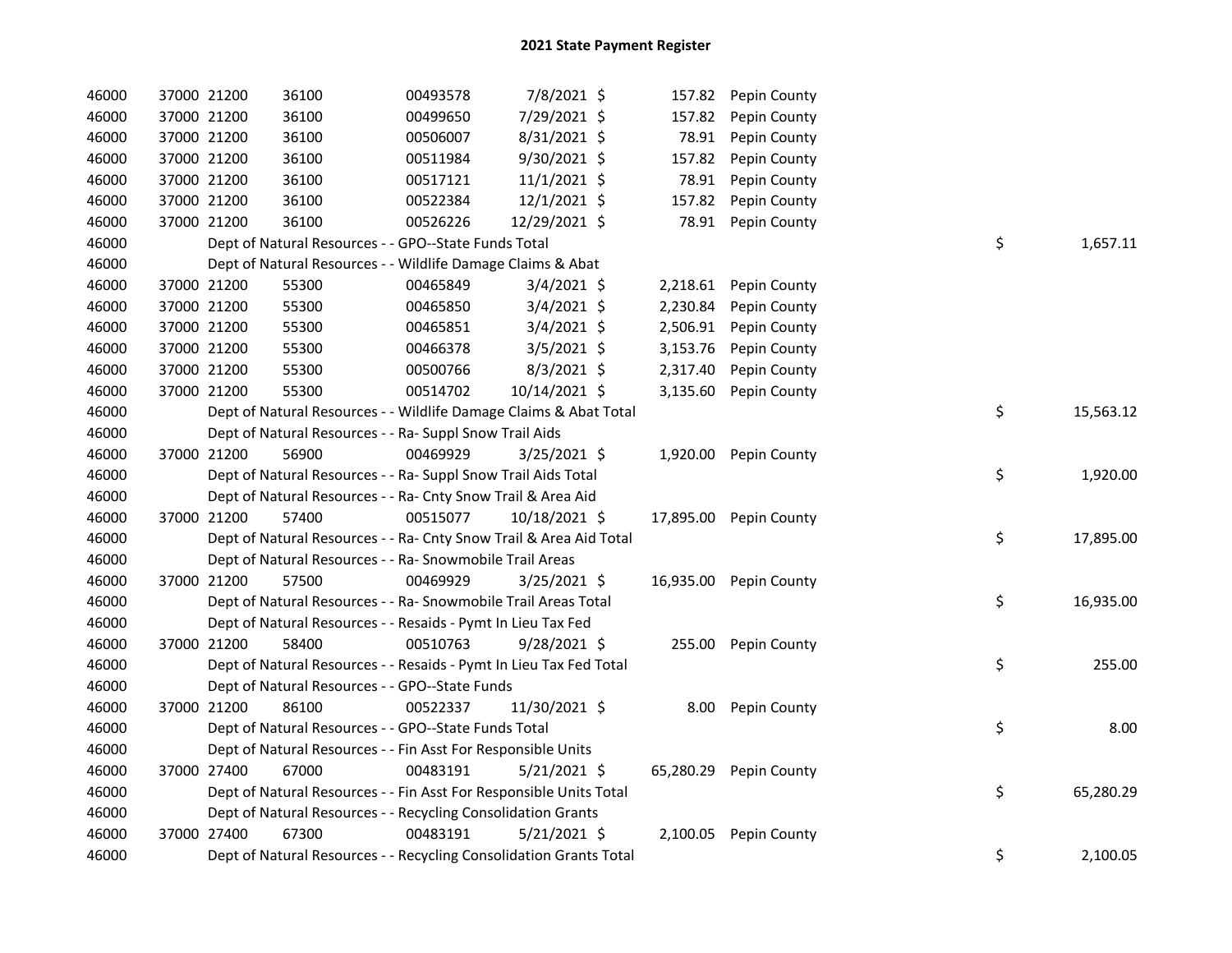| 46000 |             | WI Dept of Transportation - - Eldly&Disa Co/Aid Sf       |          |                |            |              |    |            |
|-------|-------------|----------------------------------------------------------|----------|----------------|------------|--------------|----|------------|
| 46000 | 39500 21100 | 16800                                                    | 00661763 | $3/8/2021$ \$  | 79,889.00  | Pepin County |    |            |
| 46000 |             | WI Dept of Transportation - - Eldly&Disa Co/Aid Sf Total |          |                |            |              | \$ | 79,889.00  |
| 46000 |             | WI Dept of Transportation - - Trans Aids To Co.-Sf       |          |                |            |              |    |            |
| 46000 | 39500 21100 | 19000                                                    | 00631645 | $1/4/2021$ \$  | 91,161.68  | Pepin County |    |            |
| 46000 | 39500 21100 | 19000                                                    | 00710740 | 7/6/2021 \$    | 182,323.36 | Pepin County |    |            |
| 46000 | 39500 21100 | 19000                                                    | 00751299 | 10/4/2021 \$   | 91,161.68  | Pepin County |    |            |
| 46000 |             | WI Dept of Transportation - - Trans Aids To Co.-Sf Total |          |                |            |              | \$ | 364,646.72 |
| 46000 |             | WI Dept of Transportation - - Loc Rd Imp Prg St Fd       |          |                |            |              |    |            |
| 46000 | 39500 21100 | 27800                                                    | 00644726 | 1/26/2021 \$   | 23,421.48  | Pepin County |    |            |
| 46000 | 39500 21100 | 27800                                                    | 00777354 | 12/1/2021 \$   | 1,178.26   | Pepin County |    |            |
| 46000 |             | WI Dept of Transportation - - Loc Rd Imp Prg St Fd Total |          |                |            |              | \$ | 24,599.74  |
| 46000 |             | WI Dept of Transportation - - Routine Maint Sf           |          |                |            |              |    |            |
| 46000 | 39500 21100 | 36800                                                    | 00641541 | 1/20/2021 \$   | 14,202.30  | Pepin County |    |            |
| 46000 | 39500 21100 | 36800                                                    | 00641542 | 1/20/2021 \$   | 3,376.30   | Pepin County |    |            |
| 46000 | 39500 21100 | 36800                                                    | 00641543 | 1/20/2021 \$   | 905.11     | Pepin County |    |            |
| 46000 | 39500 21100 | 36800                                                    | 00641544 | $1/19/2021$ \$ | 185.09     | Pepin County |    |            |
| 46000 | 39500 21100 | 36800                                                    | 00657276 | 2/22/2021 \$   | 31,183.16  | Pepin County |    |            |
| 46000 | 39500 21100 | 36800                                                    | 00658656 | 2/25/2021 \$   | 5,610.86   | Pepin County |    |            |
| 46000 | 39500 21100 | 36800                                                    | 00660735 | $3/2/2021$ \$  | 2,933.78   | Pepin County |    |            |
| 46000 | 39500 21100 | 36800                                                    | 00661323 | $3/4/2021$ \$  | 59,578.77  | Pepin County |    |            |
| 46000 | 39500 21100 | 36800                                                    | 00689192 | $5/5/2021$ \$  | 1,432.32   | Pepin County |    |            |
| 46000 | 39500 21100 | 36800                                                    | 00689609 | $5/6/2021$ \$  | 37,073.55  | Pepin County |    |            |
| 46000 | 39500 21100 | 36800                                                    | 00694767 | 5/18/2021 \$   | 55,723.62  | Pepin County |    |            |
| 46000 | 39500 21100 | 36800                                                    | 00699881 | $5/28/2021$ \$ | 42,680.51  | Pepin County |    |            |
| 46000 | 39500 21100 | 36800                                                    | 00700018 | $6/1/2021$ \$  | 35,661.74  | Pepin County |    |            |
| 46000 | 39500 21100 | 36800                                                    | 00709162 | $6/22/2021$ \$ | 34,281.25  | Pepin County |    |            |
| 46000 | 39500 21100 | 36800                                                    | 00715214 | $6/29/2021$ \$ | 4,544.34   | Pepin County |    |            |
| 46000 | 39500 21100 | 36800                                                    | 00716131 | $7/2/2021$ \$  | 2,538.10   | Pepin County |    |            |
| 46000 | 39500 21100 | 36800                                                    | 00716245 | 7/8/2021 \$    | 180,000.00 | Pepin County |    |            |
| 46000 | 39500 21100 | 36800                                                    | 00716247 | 7/6/2021 \$    | 23,383.68  | Pepin County |    |            |
| 46000 | 39500 21100 | 36800                                                    | 00725619 | 7/27/2021 \$   | 1,183.80   | Pepin County |    |            |
| 46000 | 39500 21100 | 36800                                                    | 00735430 | 8/18/2021 \$   | 4,817.00   | Pepin County |    |            |
| 46000 | 39500 21100 | 36800                                                    | 00737085 | 8/20/2021 \$   | 44,619.41  | Pepin County |    |            |
| 46000 | 39500 21100 | 36800                                                    | 00748278 | $9/20/2021$ \$ | 25,925.27  | Pepin County |    |            |
| 46000 | 39500 21100 | 36800                                                    | 00770103 | 11/5/2021 \$   | 13,641.73  | Pepin County |    |            |
| 46000 | 39500 21100 | 36800                                                    | 00777294 | 11/23/2021 \$  | 17,286.84  | Pepin County |    |            |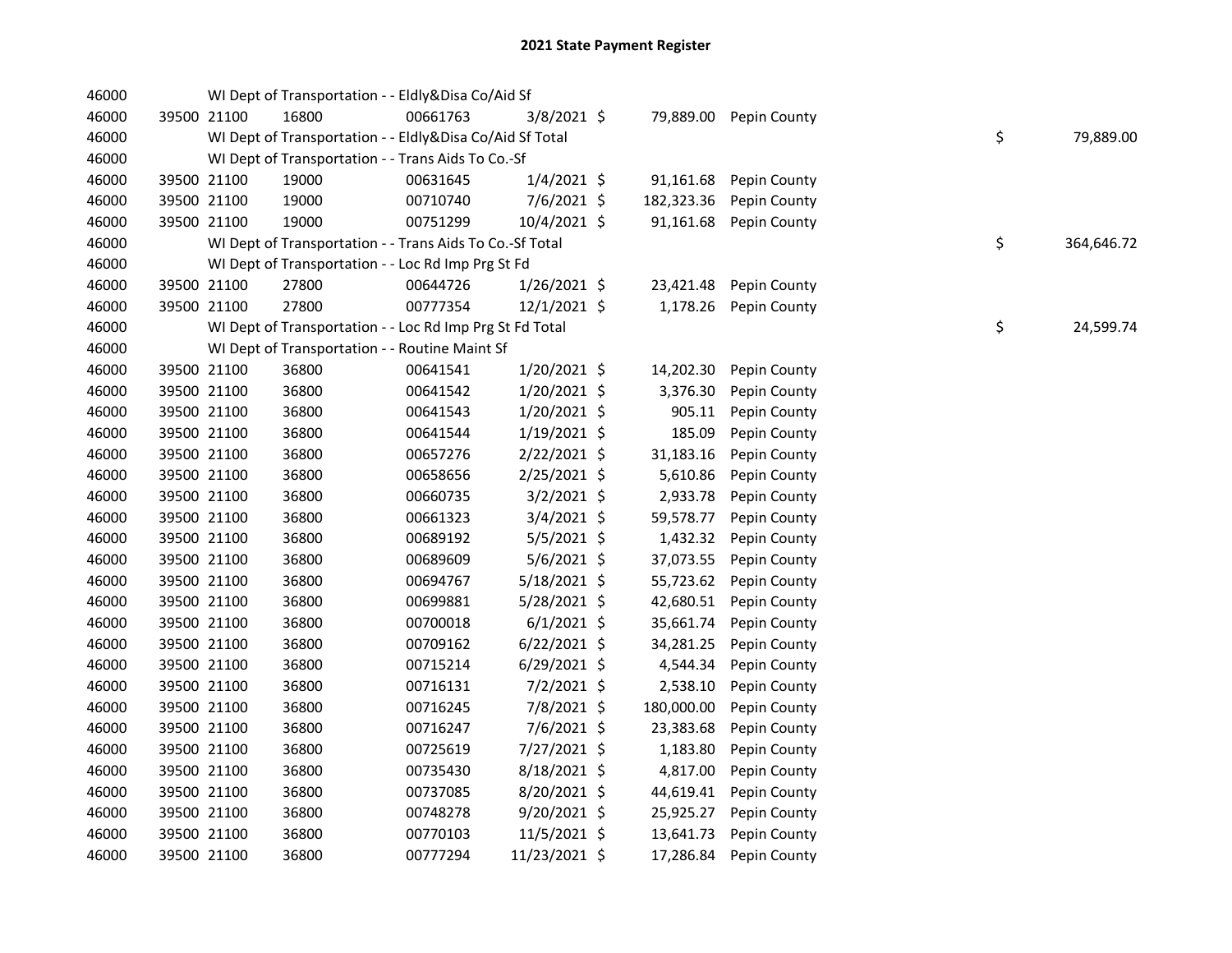| 46000 |             | 39500 21100 | 36800                                                              | 00780487 | 12/6/2021 \$   | 67,759.00  | Pepin County                                                                                                  |                  |
|-------|-------------|-------------|--------------------------------------------------------------------|----------|----------------|------------|---------------------------------------------------------------------------------------------------------------|------------------|
| 46000 |             | 39500 21100 | 36800                                                              | 00785479 | 12/20/2021 \$  | 25,542.58  | Pepin County                                                                                                  |                  |
| 46000 |             |             | WI Dept of Transportation - - Routine Maint Sf Total               |          |                |            |                                                                                                               | \$<br>736,070.11 |
| 46000 |             |             | Department of Corrections - - Services For Community Correct       |          |                |            |                                                                                                               |                  |
| 46000 |             | 41000 10000 | 10200                                                              | 00406440 | $1/26/2021$ \$ | 197.09     | Pepin County                                                                                                  |                  |
| 46000 |             | 41000 10000 | 10200                                                              | 00411605 | 2/23/2021 \$   | 197.09     | Pepin County                                                                                                  |                  |
| 46000 | 41000 10000 |             | 10200                                                              | 00416752 | 3/25/2021 \$   | 197.09     | Pepin County                                                                                                  |                  |
| 46000 | 41000 10000 |             | 10200                                                              | 00422179 | $4/26/2021$ \$ | 197.09     | Pepin County                                                                                                  |                  |
| 46000 | 41000 10000 |             | 10200                                                              | 00427830 | 5/25/2021 \$   | 197.09     | Pepin County                                                                                                  |                  |
| 46000 | 41000 10000 |             | 10200                                                              | 00438667 | 7/13/2021 \$   | 197.09     | Pepin County                                                                                                  |                  |
| 46000 |             | 41000 10000 | 10200                                                              | 00440220 | 7/26/2021 \$   | 200.05     | Pepin County                                                                                                  |                  |
| 46000 |             | 41000 10000 | 10200                                                              | 00445523 | 8/25/2021 \$   | 200.05     | Pepin County                                                                                                  |                  |
| 46000 |             | 41000 10000 | 10200                                                              | 00451711 | 9/27/2021 \$   | 200.05     | Pepin County                                                                                                  |                  |
| 46000 | 41000 10000 |             | 10200                                                              | 00457278 | 10/25/2021 \$  | 200.05     | Pepin County                                                                                                  |                  |
| 46000 | 41000 10000 |             | 10200                                                              | 00463168 | 11/26/2021 \$  | 200.05     | Pepin County                                                                                                  |                  |
| 46000 | 41000 10000 |             | 10200                                                              | 00469266 | 12/27/2021 \$  | 200.05     | Pepin County                                                                                                  |                  |
| 46000 |             |             | Department of Corrections - - Services For Community Correct Total |          |                |            |                                                                                                               | \$<br>2,382.84   |
| 46000 |             |             | Department of Corrections - - Corrections Contracts And Agre       |          |                |            |                                                                                                               |                  |
| 46000 |             | 41000 10000 | 11400                                                              | 00439277 | 7/16/2021 \$   | 1,029.20   | Pepin County                                                                                                  |                  |
| 46000 | 41000 10000 |             | 11400                                                              | 00446471 | 8/25/2021 \$   | 1,127.26   | Pepin County                                                                                                  |                  |
| 46000 |             |             | Department of Corrections - - Corrections Contracts And Agre Total |          |                |            |                                                                                                               | \$<br>2,156.46   |
| 46000 |             |             |                                                                    |          |                |            | Department of Corrections - - Reimbursing Counties For Probation, Extended Supervision And Parole Holds       |                  |
| 46000 |             | 41000 10000 | 11600                                                              | 00459585 | 10/29/2021 \$  |            | 480.00 Pepin County                                                                                           |                  |
| 46000 |             |             |                                                                    |          |                |            | Department of Corrections - - Reimbursing Counties For Probation, Extended Supervision And Parole Holds Total | \$<br>480.00     |
| 46000 |             |             | Department of Health Services - - State/Federal Aids               |          |                |            |                                                                                                               |                  |
| 46000 |             | 43500 10000 | 00000                                                              | 92106    | $1/4/2021$ \$  | 178,110.00 | Pepin County                                                                                                  |                  |
| 46000 |             | 43500 10000 | 00000                                                              | 92107    | $2/1/2021$ \$  | 146,446.00 | Pepin County                                                                                                  |                  |
| 46000 |             | 43500 10000 | 00000                                                              | 92108    | $3/1/2021$ \$  | 123,510.00 | Pepin County                                                                                                  |                  |
| 46000 |             | 43500 10000 | 00000                                                              | 92109    | $4/1/2021$ \$  | 8,995.00   | Pepin County                                                                                                  |                  |
| 46000 |             | 43500 10000 | 00000                                                              | 92110    | $5/3/2021$ \$  | 108,860.00 | Pepin County                                                                                                  |                  |
| 46000 |             | 43500 10000 | 00000                                                              | 92111    | $6/1/2021$ \$  | 24,175.00  | Pepin County                                                                                                  |                  |
| 46000 | 43500 10000 |             | 00000                                                              | 92112    | $6/16/2021$ \$ | 14,991.00  | Pepin County                                                                                                  |                  |
| 46000 | 43500 10000 |             | 00000                                                              | 92200    | $7/1/2021$ \$  | 9,082.00   | Pepin County                                                                                                  |                  |
| 46000 | 43500 10000 |             | 00000                                                              | 92201    | 8/2/2021 \$    | 93,480.00  | Pepin County                                                                                                  |                  |
| 46000 | 43500 10000 |             | 00000                                                              | 92202    | $9/1/2021$ \$  | 44,372.00  | Pepin County                                                                                                  |                  |
| 46000 |             | 43500 10000 | 00000                                                              | 92204    | 10/1/2021 \$   | 21,659.00  | Pepin County                                                                                                  |                  |
| 46000 | 43500 10000 |             | 00000                                                              | 92206    | 11/1/2021 \$   | 80,741.00  | Pepin County                                                                                                  |                  |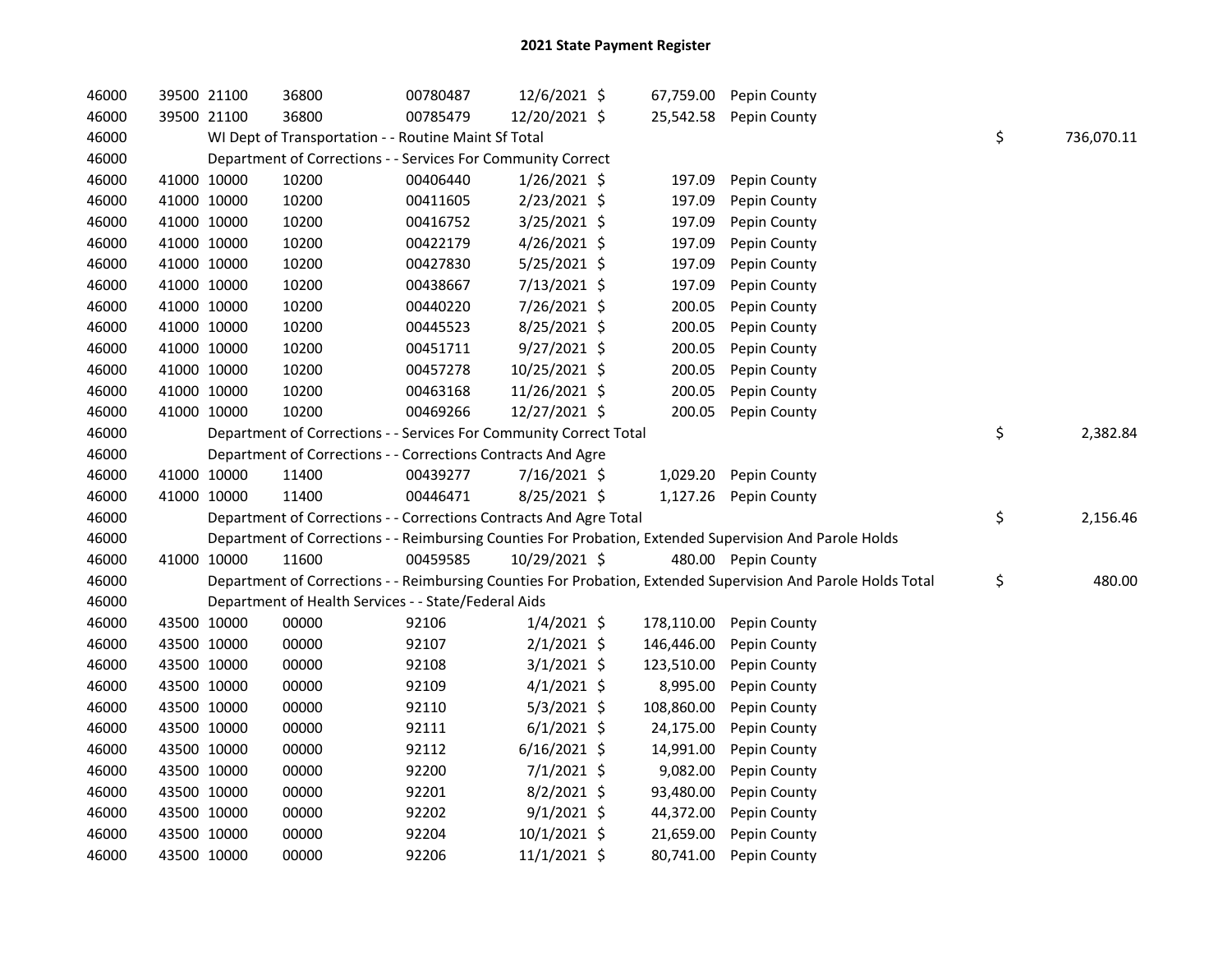| 46000 | 43500 10000 | 00000                                                                  | 92207    | $12/1/2021$ \$ |           | 49,185.00 Pepin County |    |            |
|-------|-------------|------------------------------------------------------------------------|----------|----------------|-----------|------------------------|----|------------|
| 46000 |             | Department of Health Services - - State/Federal Aids Total             |          |                |           |                        | \$ | 903,606.00 |
| 46000 |             | Department of Health Services - - General Program Operations           |          |                |           |                        |    |            |
| 46000 | 43500 10000 | 40100                                                                  | 00432776 | $6/15/2021$ \$ | 1.00      | Pepin County           |    |            |
| 46000 | 43500 10000 | 40100                                                                  | 00432777 | $6/15/2021$ \$ | 15.00     | Pepin County           |    |            |
| 46000 | 43500 10000 | 40100                                                                  | 00465163 | 11/30/2021 \$  | 1.50      | Pepin County           |    |            |
| 46000 |             | Department of Health Services - - General Program Operations Total     |          |                |           |                        | \$ | 17.50      |
| 46000 |             | Department of Health Services - - Medical Assistance State Admin       |          |                |           |                        |    |            |
| 46000 | 43500 10000 | 44000                                                                  | 00432776 | $6/15/2021$ \$ | 1.00      | Pepin County           |    |            |
| 46000 | 43500 10000 | 44000                                                                  | 00432777 | $6/15/2021$ \$ | 15.00     | Pepin County           |    |            |
| 46000 | 43500 10000 | 44000                                                                  | 00465163 | 11/30/2021 \$  | 1.50      | Pepin County           |    |            |
| 46000 |             | Department of Health Services - - Medical Assistance State Admin Total |          |                |           |                        | \$ | 17.50      |
| 46000 |             | Dept of Children and Families - - Fees For Administrative Servic       |          |                |           |                        |    |            |
| 46000 | 43700 10000 | 23100                                                                  | 00083441 | 4/20/2021 \$   | 5.00      | Pepin County           |    |            |
| 46000 | 43700 10000 | 23100                                                                  | 00087324 | 7/23/2021 \$   | 5.00      | Pepin County           |    |            |
| 46000 | 43700 10000 | 23100                                                                  | 00090939 | 11/2/2021 \$   | 10.00     | Pepin County           |    |            |
| 46000 |             | Dept of Children and Families - - Fees For Administrative Servic Total |          |                |           |                        | \$ | 20.00      |
| 46000 |             | Dept of Children and Families - - General Aids                         |          |                |           |                        |    |            |
| 46000 | 43700 10000 | 99000                                                                  | 00078964 | $1/4/2021$ \$  | 4,210.25  | Pepin County           |    |            |
| 46000 | 43700 10000 | 99000                                                                  | 00079019 | $1/5/2021$ \$  | 27,677.76 | Pepin County           |    |            |
| 46000 | 43700 10000 | 99000                                                                  | 00079775 | $1/28/2021$ \$ | 406.36    | Pepin County           |    |            |
| 46000 | 43700 10000 | 99000                                                                  | 00079776 | 1/29/2021 \$   | 9,395.78  | Pepin County           |    |            |
| 46000 | 43700 10000 | 99000                                                                  | 00079777 | $1/29/2021$ \$ | 721.25    | Pepin County           |    |            |
| 46000 | 43700 10000 | 99000                                                                  | 00079863 | 1/29/2021 \$   | 3,275.10  | Pepin County           |    |            |
| 46000 | 43700 10000 | 99000                                                                  | 00079956 | $2/1/2021$ \$  | 6.39      | Pepin County           |    |            |
| 46000 | 43700 10000 | 99000                                                                  | 00080175 | 2/5/2021 \$    | 24,129.70 | Pepin County           |    |            |
| 46000 | 43700 10000 | 99000                                                                  | 00080286 | $2/5/2021$ \$  | 53.62     | Pepin County           |    |            |
| 46000 | 43700 10000 | 99000                                                                  | 00080287 | $2/5/2021$ \$  | 234.13    | Pepin County           |    |            |
| 46000 | 43700 10000 | 99000                                                                  | 00081249 | 3/5/2021 \$    | 18,744.85 | Pepin County           |    |            |
| 46000 | 43700 10000 | 99000                                                                  | 00081329 | 3/5/2021 \$    | 108.32    | Pepin County           |    |            |
| 46000 | 43700 10000 | 99000                                                                  | 00081411 | 3/8/2021 \$    | 2,015.00  | Pepin County           |    |            |
| 46000 | 43700 10000 | 99000                                                                  | 00081860 | 3/17/2021 \$   | 5,327.02  | Pepin County           |    |            |
| 46000 | 43700 10000 | 99000                                                                  | 00081994 | 3/22/2021 \$   | 11,768.92 | Pepin County           |    |            |
| 46000 | 43700 10000 | 99000                                                                  | 00082022 | $3/23/2021$ \$ | 22.78     | Pepin County           |    |            |
| 46000 | 43700 10000 | 99000                                                                  | 00082230 | 3/29/2021 \$   | 15,822.51 | Pepin County           |    |            |
| 46000 | 43700 10000 | 99000                                                                  | 00082661 | $4/5/2021$ \$  | 40,840.57 | Pepin County           |    |            |
| 46000 | 43700 10000 | 99000                                                                  | 00083906 | 4/30/2021 \$   | 11,255.09 | Pepin County           |    |            |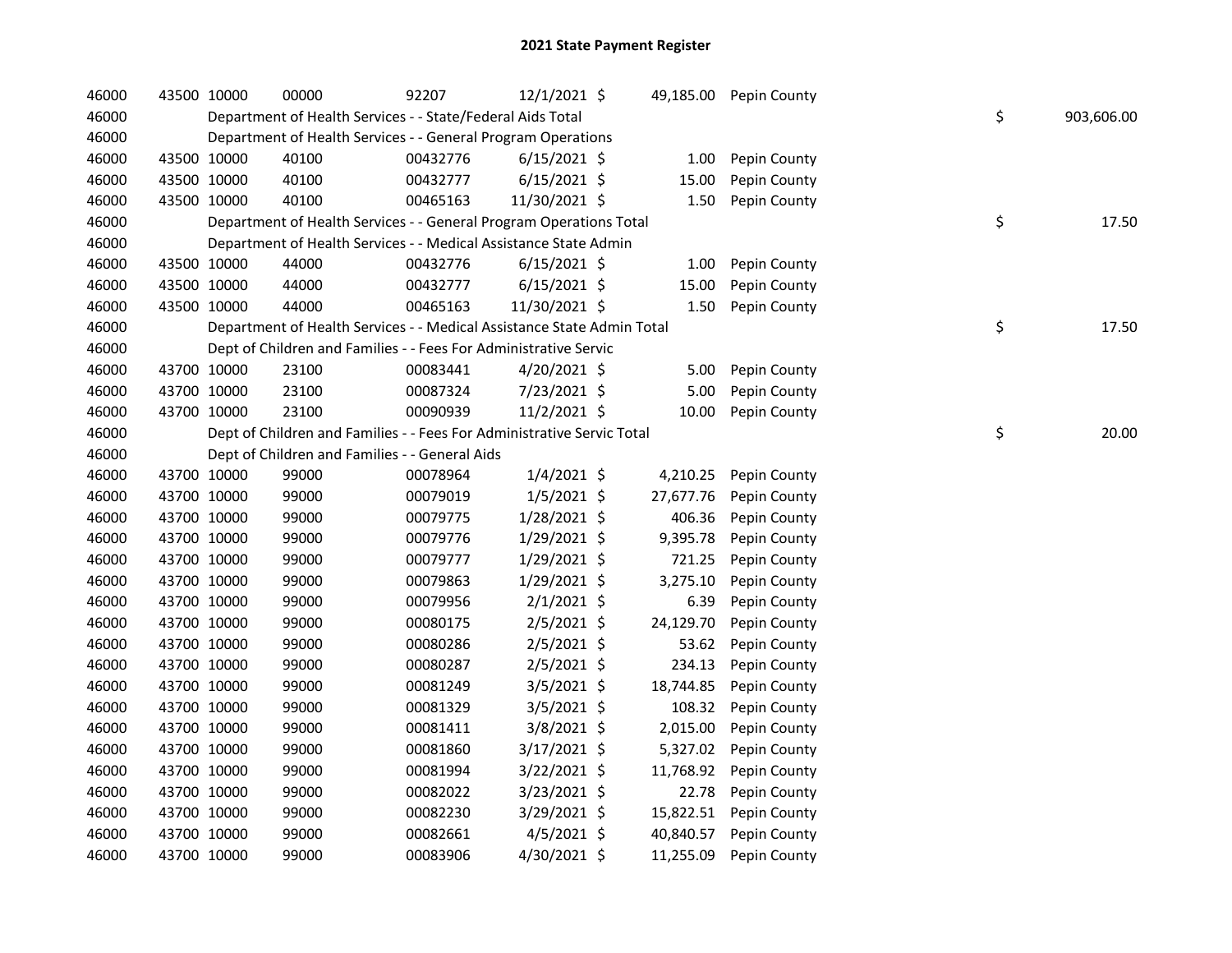| 46000 | 43700 10000 | 99000 | 00084057                                                       | $5/3/2021$ \$  | 946.32    | Pepin County          |    |            |
|-------|-------------|-------|----------------------------------------------------------------|----------------|-----------|-----------------------|----|------------|
| 46000 | 43700 10000 | 99000 | 00084123                                                       | 5/5/2021 \$    | 49,297.47 | Pepin County          |    |            |
| 46000 | 43700 10000 | 99000 | 00084933                                                       | 5/18/2021 \$   | 1,000.58  | Pepin County          |    |            |
| 46000 | 43700 10000 | 99000 | 00085635                                                       | $6/7/2021$ \$  | 17,796.18 | Pepin County          |    |            |
| 46000 | 43700 10000 | 99000 | 00086567                                                       | $7/1/2021$ \$  | 288.00    | Pepin County          |    |            |
| 46000 | 43700 10000 | 99000 | 00086695                                                       | 7/8/2021 \$    | 7,328.37  | Pepin County          |    |            |
| 46000 | 43700 10000 | 99000 | 00087570                                                       | 7/30/2021 \$   | 10,635.31 | Pepin County          |    |            |
| 46000 | 43700 10000 | 99000 | 00087706                                                       | 7/30/2021 \$   | 3,483.00  | Pepin County          |    |            |
| 46000 | 43700 10000 | 99000 | 00087760                                                       | $8/4/2021$ \$  | 3,269.21  | Pepin County          |    |            |
| 46000 | 43700 10000 | 99000 | 00087941                                                       | $8/5/2021$ \$  | 3,427.90  | Pepin County          |    |            |
| 46000 | 43700 10000 | 99000 | 00087985                                                       | 8/6/2021 \$    | 928.20    | Pepin County          |    |            |
| 46000 | 43700 10000 | 99000 | 00088944                                                       | $9/7/2021$ \$  | 65,329.12 | Pepin County          |    |            |
| 46000 | 43700 10000 | 99000 | 00089123                                                       | $9/10/2021$ \$ | 3,669.48  | Pepin County          |    |            |
| 46000 | 43700 10000 | 99000 | 00089916                                                       | 10/5/2021 \$   | 61,658.53 | Pepin County          |    |            |
| 46000 | 43700 10000 | 99000 | 00090764                                                       | 10/29/2021 \$  | 9,289.90  | Pepin County          |    |            |
| 46000 | 43700 10000 | 99000 | 00091032                                                       | 11/5/2021 \$   | 29,192.13 | Pepin County          |    |            |
| 46000 | 43700 10000 | 99000 | 00091985                                                       | 12/2/2021 \$   | 1,017.18  | Pepin County          |    |            |
| 46000 | 43700 10000 | 99000 | 00092122                                                       | 12/3/2021 \$   | 1,789.00  | Pepin County          |    |            |
| 46000 | 43700 10000 | 99000 | 00092226                                                       | 12/6/2021 \$   | 26,044.98 | Pepin County          |    |            |
| 46000 |             |       | Dept of Children and Families - - General Aids Total           |                |           |                       | \$ | 472,406.26 |
| 46000 |             |       | Dept of Workforce Development - - Auxiliary Services           |                |           |                       |    |            |
| 46000 | 44500 10000 | 13000 | 00310328                                                       | $1/4/2021$ \$  | 5.00      | Pepin County          |    |            |
| 46000 | 44500 10000 | 13000 | 00317047                                                       | $3/2/2021$ \$  | 5.00      | Pepin County          |    |            |
| 46000 | 44500 10000 | 13000 | 00320855                                                       | $4/2/2021$ \$  | 10.00     | Pepin County          |    |            |
| 46000 | 44500 10000 | 13000 | 00324400                                                       | 5/4/2021 \$    | 5.00      | Pepin County          |    |            |
| 46000 | 44500 10000 | 13000 | 00327593                                                       | $6/2/2021$ \$  | 5.00      | Pepin County          |    |            |
| 46000 | 44500 10000 | 13000 | 00335277                                                       | $8/3/2021$ \$  | 5.00      | Pepin County          |    |            |
| 46000 | 44500 10000 | 13000 | 00339070                                                       | $9/2/2021$ \$  | 10.00     | Pepin County          |    |            |
| 46000 | 44500 10000 | 13000 | 00343059                                                       | 10/4/2021 \$   | 10.00     | Pepin County          |    |            |
| 46000 | 44500 10000 | 13000 | 00347098                                                       | 11/2/2021 \$   | 5.00      | Pepin County          |    |            |
| 46000 |             |       | Dept of Workforce Development - - Auxiliary Services Total     |                |           |                       | \$ | 60.00      |
| 46000 |             |       | Department of Justice - - Officer training reimbursement       |                |           |                       |    |            |
| 46000 | 45500 10000 | 21400 | 00105739                                                       | 11/23/2021 \$  |           | 2,400.00 Pepin County |    |            |
| 46000 |             |       | Department of Justice - - Officer training reimbursement Total |                |           |                       | \$ | 2,400.00   |
| 46000 |             |       | Department of Justice - - Crime Laboratories, Dna              |                |           |                       |    |            |
| 46000 | 45500 10000 | 22100 | 00100364                                                       | 7/14/2021 \$   | 40.00     | Pepin County          |    |            |
| 46000 |             |       | Department of Justice - - Crime Laboratories, Dna Total        |                |           |                       | \$ | 40.00      |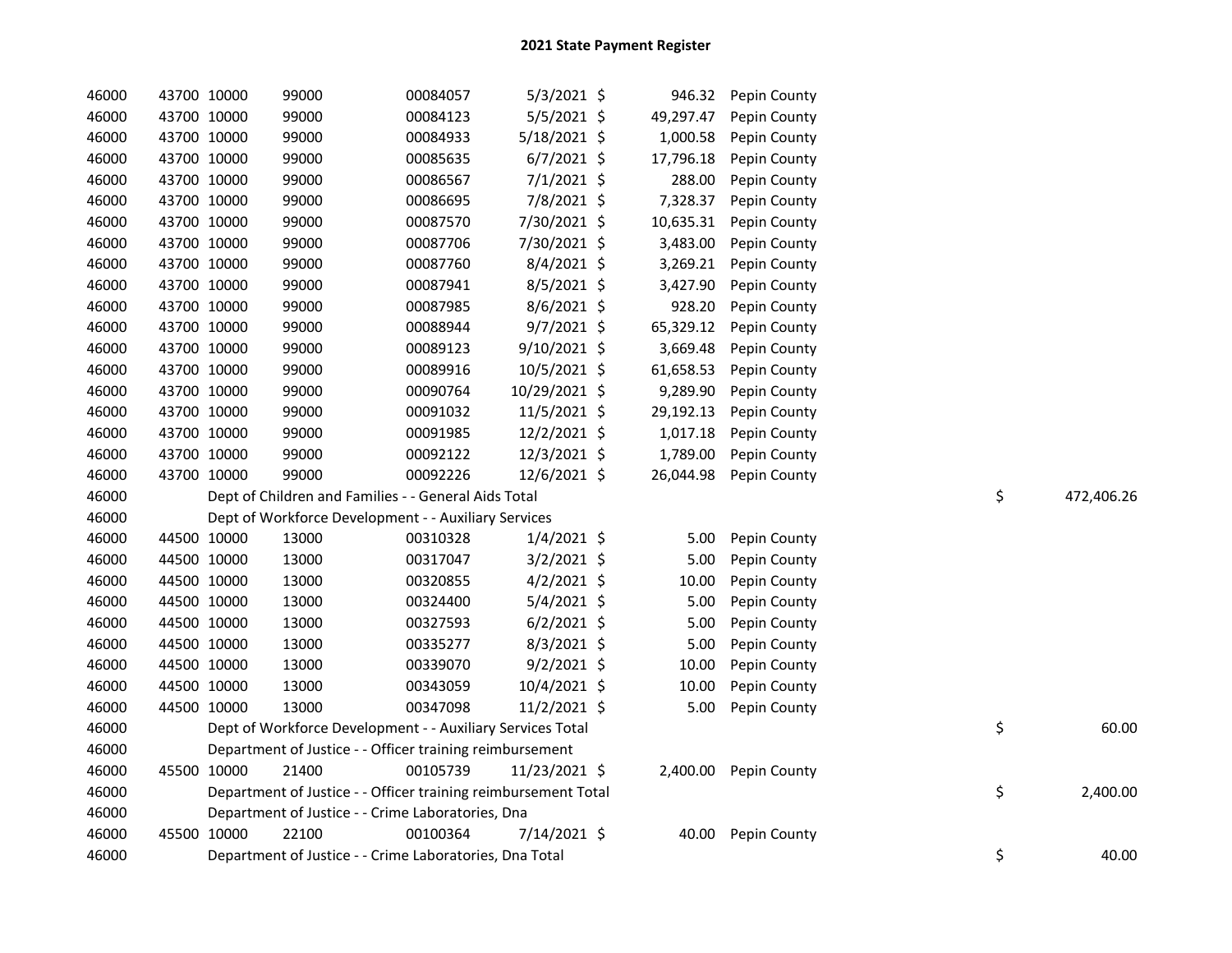| 46000 |             | Department of Justice - - Federal Aid, Local Assistance                |          |                |            |              |    |            |
|-------|-------------|------------------------------------------------------------------------|----------|----------------|------------|--------------|----|------------|
| 46000 | 45500 10000 | 25100                                                                  | 00094071 | 2/18/2021 \$   | 834.94     | Pepin County |    |            |
| 46000 | 45500 10000 | 25100                                                                  | 00098274 | 5/26/2021 \$   | 28,932.98  | Pepin County |    |            |
| 46000 | 45500 10000 | 25100                                                                  | 00101390 | 8/26/2021 \$   | 124.92     | Pepin County |    |            |
| 46000 | 45500 10000 | 25100                                                                  | 00103428 | 10/18/2021 \$  | 35,524.00  | Pepin County |    |            |
| 46000 | 45500 10000 | 25100                                                                  | 00104487 | 11/3/2021 \$   | 149,000.00 | Pepin County |    |            |
| 46000 |             | Department of Justice - - Federal Aid, Local Assistance Total          |          |                |            |              | \$ | 214,416.84 |
| 46000 |             | Department of Justice - - Crime Victim Witness Assist                  |          |                |            |              |    |            |
| 46000 | 45500 10000 | 53200                                                                  | 00095460 | $3/5/2021$ \$  | 1,888.56   | Pepin County |    |            |
| 46000 | 45500 10000 | 53200                                                                  | 00096076 | 3/18/2021 \$   | 1,540.38   | Pepin County |    |            |
| 46000 | 45500 10000 | 53200                                                                  | 00100554 | $7/15/2021$ \$ | 2,354.81   | Pepin County |    |            |
| 46000 |             | Department of Justice - - Crime Victim Witness Assist Total            |          |                |            |              | \$ | 5,783.75   |
| 46000 |             | Department of Military Affairs - - Local Emer Planning Grants          |          |                |            |              |    |            |
| 46000 | 46500 10000 | 33700                                                                  | 00089314 | $2/5/2021$ \$  | 4,797.84   | Pepin County |    |            |
| 46000 |             | Department of Military Affairs - - Local Emer Planning Grants Total    |          |                |            |              | \$ | 4,797.84   |
| 46000 |             | Department of Military Affairs - - Federal Aid, Local Assistance       |          |                |            |              |    |            |
| 46000 | 46500 10000 | 34200                                                                  | 00089202 | $2/4/2021$ \$  | 18,612.79  | Pepin County |    |            |
| 46000 | 46500 10000 | 34200                                                                  | 00090994 | 3/10/2021 \$   | 6,596.62   | Pepin County |    |            |
| 46000 | 46500 10000 | 34200                                                                  | 00093624 | $5/10/2021$ \$ | 2,676.79   | Pepin County |    |            |
| 46000 | 46500 10000 | 34200                                                                  | 00102335 | 11/10/2021 \$  | 601.31     | Pepin County |    |            |
| 46000 |             | Department of Military Affairs - - Federal Aid, Local Assistance Total |          |                |            |              | \$ | 28,487.51  |
| 46000 |             | Department of Veterans Affairs - - County Grants                       |          |                |            |              |    |            |
| 46000 | 48500 58200 | 26700                                                                  | 00091450 | 3/12/2021 \$   | 500.00     | Pepin County |    |            |
| 46000 |             | Department of Veterans Affairs - - County Grants Total                 |          |                |            |              | \$ | 500.00     |
| 46000 |             | Department of Veterans Affairs - - Veterans Transportation Grant       |          |                |            |              |    |            |
| 46000 | 48500 58200 | 28000                                                                  | 00102985 | 12/3/2021 \$   | 215.17     | Pepin County |    |            |
| 46000 |             | Department of Veterans Affairs - - Veterans Transportation Grant Total |          |                |            |              | \$ | 215.17     |
| 46000 |             | Department of Administration - - Land Information Program; Loca        |          |                |            |              |    |            |
| 46000 | 50500 26900 | 17300                                                                  | 00138496 | $1/29/2021$ \$ | 1,000.00   | Pepin County |    |            |
| 46000 | 50500 26900 | 17300                                                                  | 00139584 | $4/6/2021$ \$  | 87,216.00  | Pepin County |    |            |
| 46000 | 50500 26900 | 17300                                                                  | 00146902 | $6/15/2021$ \$ | 25,000.00  | Pepin County |    |            |
| 46000 | 50500 26900 | 17300                                                                  | 00147057 | $6/16/2021$ \$ | 20,000.00  | Pepin County |    |            |
| 46000 | 50500 26900 | 17300                                                                  | 00153645 | 10/25/2021 \$  | 25,000.00  | Pepin County |    |            |
| 46000 |             | Department of Administration - - Land Information Program; Loca Total  |          |                |            |              | \$ | 158,216.00 |
| 46000 |             | Department of Revenue - - GPR Earned                                   |          |                |            |              |    |            |
| 46000 | 56600 10000 | 100GE                                                                  | 00214057 | $9/2/2021$ \$  | 3.00       | Pepin County |    |            |
| 46000 |             | Department of Revenue - - GPR Earned Total                             |          |                |            |              | \$ | 3.00       |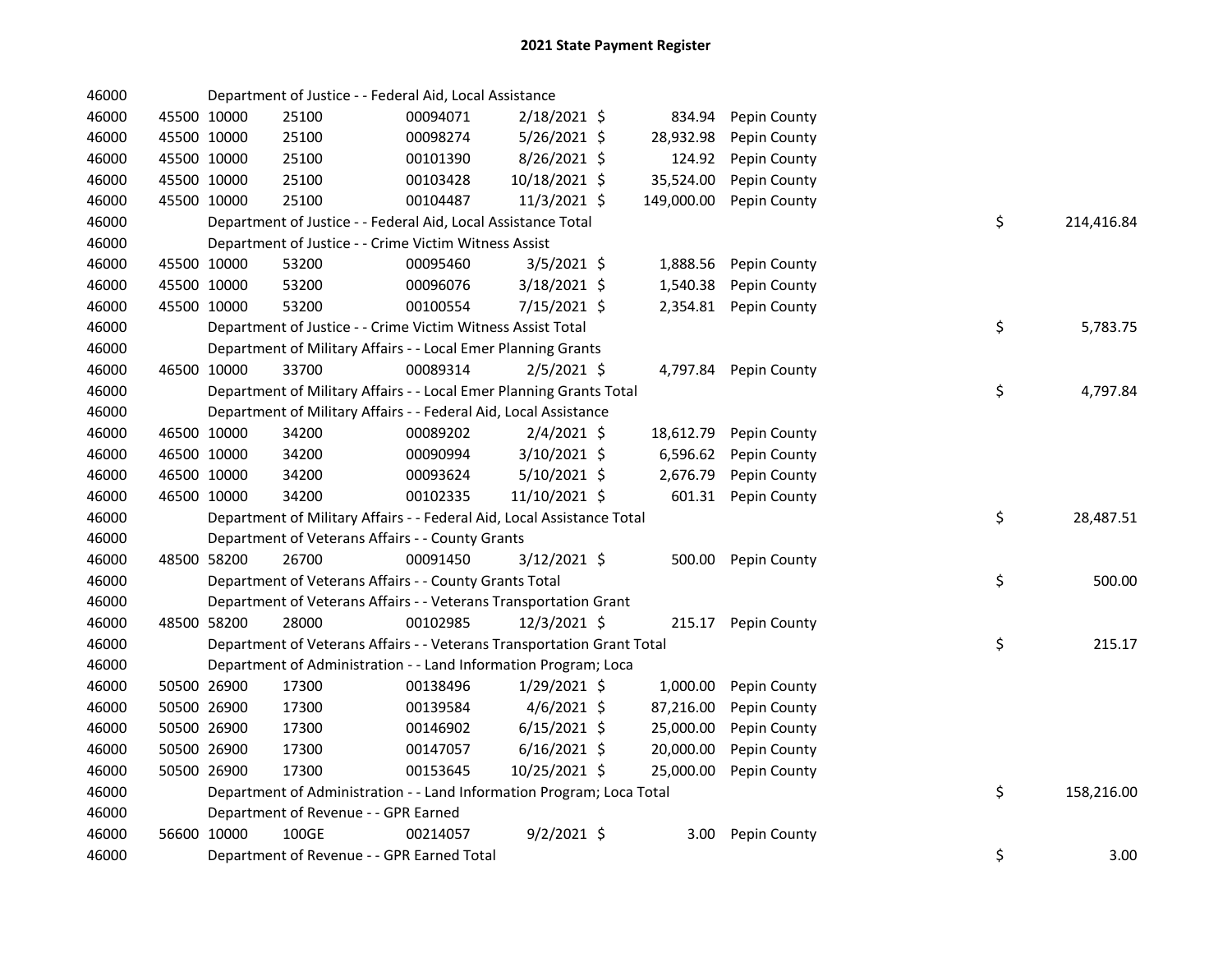| 46000 |             | Department of Revenue - - Warrants and Satisfactions             |          |                |            |                       |    |            |
|-------|-------------|------------------------------------------------------------------|----------|----------------|------------|-----------------------|----|------------|
| 46000 | 56600 10000 | 10100                                                            | 00192154 | 3/5/2021 \$    | 245.00     | Pepin County          |    |            |
| 46000 | 56600 10000 | 10100                                                            | 00212287 | 8/26/2021 \$   | 115.00     | Pepin County          |    |            |
| 46000 |             | Department of Revenue - - Warrants and Satisfactions Total       |          |                |            |                       | \$ | 360.00     |
| 46000 |             | Department of Revenue - - Misc Revenue Holding Clearing          |          |                |            |                       |    |            |
| 46000 | 56600 10000 | 99500                                                            | 00192830 | $3/1/2021$ \$  | 2,401.37   | Pepin County          |    |            |
| 46000 | 56600 10000 | 99500                                                            | 00194232 | 3/8/2021 \$    | 63.20      | Pepin County          |    |            |
| 46000 | 56600 10000 | 99500                                                            | 00194233 | 3/8/2021 \$    | 63.20      | Pepin County          |    |            |
| 46000 | 56600 10000 | 99500                                                            | 00195091 | 3/15/2021 \$   | 440.80     | Pepin County          |    |            |
| 46000 | 56600 10000 | 99500                                                            | 00197330 | $4/5/2021$ \$  | 187.50     | Pepin County          |    |            |
| 46000 | 56600 10000 | 99500                                                            | 00199263 | 4/20/2021 \$   | 603.84     | Pepin County          |    |            |
| 46000 | 56600 10000 | 99500                                                            | 00199264 | 4/20/2021 \$   | 537.66     | Pepin County          |    |            |
| 46000 | 56600 10000 | 99500                                                            | 00199907 | $4/26/2021$ \$ | 109.00     | Pepin County          |    |            |
| 46000 | 56600 10000 | 99500                                                            | 00199908 | 4/26/2021 \$   | 58.00      | Pepin County          |    |            |
| 46000 | 56600 10000 | 99500                                                            | 00203068 | 5/24/2021 \$   | 209.00     | Pepin County          |    |            |
| 46000 | 56600 10000 | 99500                                                            | 00204813 | $6/7/2021$ \$  | 340.80     | Pepin County          |    |            |
| 46000 | 56600 10000 | 99500                                                            | 00205414 | $6/14/2021$ \$ | 108.44     | Pepin County          |    |            |
| 46000 | 56600 10000 | 99500                                                            | 00208127 | $6/28/2021$ \$ | 70.00      | Pepin County          |    |            |
| 46000 | 56600 10000 | 99500                                                            | 00212183 | 8/9/2021 \$    | 177.80     | Pepin County          |    |            |
| 46000 | 56600 10000 | 99500                                                            | 00212687 | 8/16/2021 \$   | 53.00      | Pepin County          |    |            |
| 46000 | 56600 10000 | 99500                                                            | 00214811 | 9/13/2021 \$   | 103.00     | Pepin County          |    |            |
| 46000 |             | Department of Revenue - - Misc Revenue Holding Clearing Total    |          |                |            |                       | \$ | 5,526.61   |
| 46000 |             | Circuit Courts - - Circuit Court Costs                           |          |                |            |                       |    |            |
| 46000 | 62500 10000 | 10500                                                            | 00002123 | $2/1/2021$ \$  | 12,038.00  | Pepin County          |    |            |
| 46000 | 62500 10000 | 10500                                                            | 00002256 | 7/26/2021 \$   | 21,276.00  | Pepin County          |    |            |
| 46000 |             | Circuit Courts - - Circuit Court Costs Total                     |          |                |            |                       | \$ | 33,314.00  |
| 46000 |             | Shared Revenue and Tax Relief - - County And Municipal Aid       |          |                |            |                       |    |            |
| 46000 | 83500 10000 | 10500                                                            | 00081913 | 7/26/2021 \$   | 69,822.19  | Pepin County          |    |            |
| 46000 | 83500 10000 | 10500                                                            | 00089016 | 11/15/2021 \$  | 395,659.09 | Pepin County          |    |            |
| 46000 |             | Shared Revenue and Tax Relief - - County And Municipal Aid Total |          |                |            |                       | \$ | 465,481.28 |
| 46000 |             | Shared Revenue and Tax Relief - - Exempt Computer Aid            |          |                |            |                       |    |            |
| 46000 | 83500 10000 | 10900                                                            | 00083360 | 7/26/2021 \$   |            | 3,621.81 Pepin County |    |            |
| 46000 |             | Shared Revenue and Tax Relief - - Exempt Computer Aid Total      |          |                |            |                       | \$ | 3,621.81   |
| 46000 |             | Shared Revenue and Tax Relief - - Utility Aid                    |          |                |            |                       |    |            |
| 46000 | 83500 10000 | 11000                                                            | 00081913 | 7/26/2021 \$   | 2,247.72   | Pepin County          |    |            |
| 46000 | 83500 10000 | 11000                                                            | 00089016 | 11/15/2021 \$  | 13,354.10  | Pepin County          |    |            |
| 46000 |             | Shared Revenue and Tax Relief - - Utility Aid Total              |          |                |            |                       | \$ | 15,601.82  |
|       |             |                                                                  |          |                |            |                       |    |            |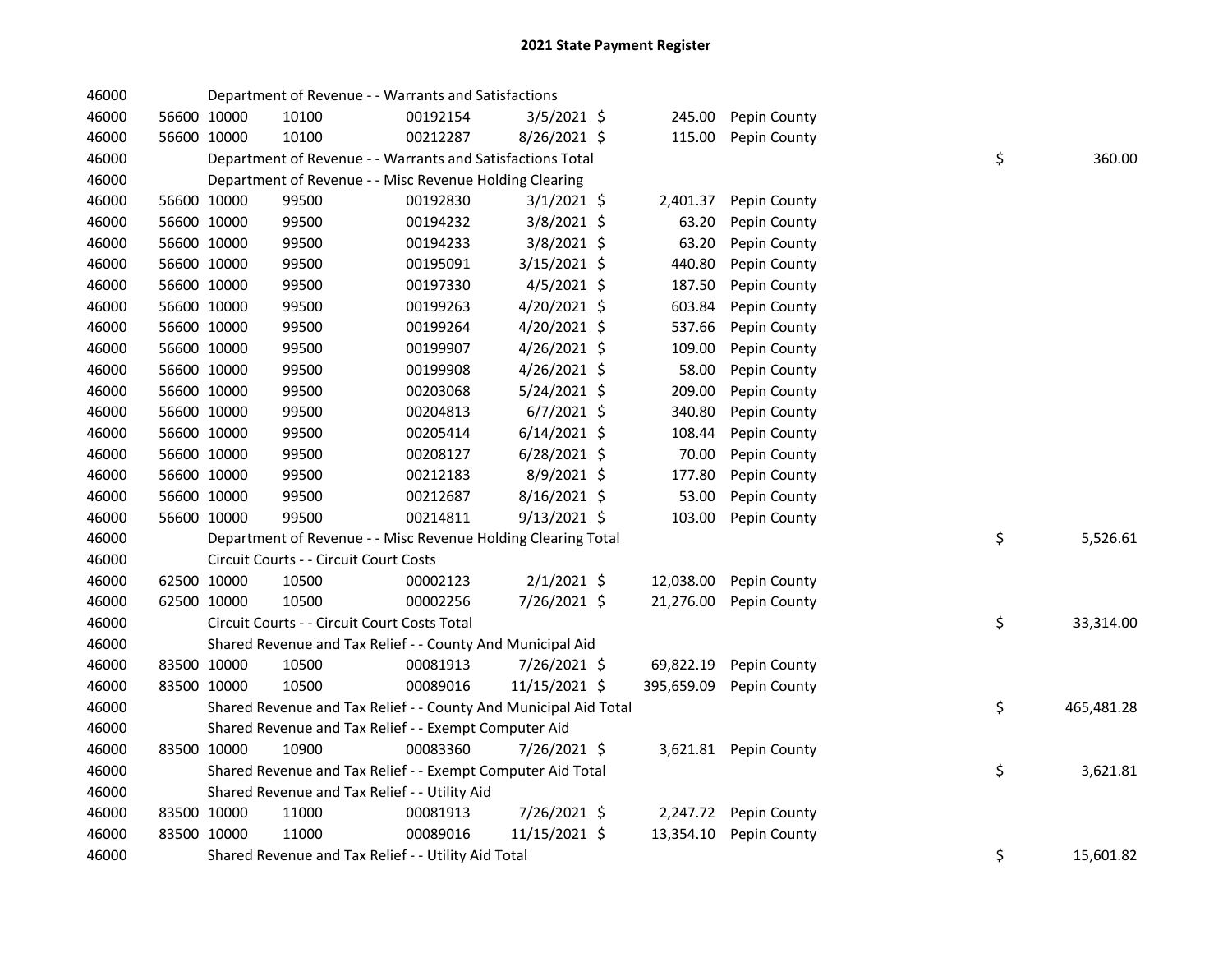| 46000       |             |             | Shared Revenue and Tax Relief - - Personal Property Aid               |          |                |              |              |    |              |
|-------------|-------------|-------------|-----------------------------------------------------------------------|----------|----------------|--------------|--------------|----|--------------|
| 46000       | 83500       | 10000       | 11100                                                                 | 00076546 | $5/3/2021$ \$  | 36,918.89    | Pepin County |    |              |
| 46000       |             |             | Shared Revenue and Tax Relief - - Personal Property Aid Total         |          |                |              |              | \$ | 36,918.89    |
| 46000       |             |             | Shared Revenue and Tax Relief - - School Lvy Tx/First Dollar Cr       |          |                |              |              |    |              |
| 46000       |             | 83500 10000 | 30200                                                                 | 00082720 | $7/26/2021$ \$ | 1,271,685.15 | Pepin County |    |              |
| 46000       | 83500       | 10000       | 30200                                                                 | 00086115 | 7/26/2021 \$   | 267,427.65   | Pepin County |    |              |
| 46000       |             |             | Shared Revenue and Tax Relief - - School Lvy Tx/First Dollar Cr Total |          |                |              |              | \$ | 1,539,112.80 |
| 46000       |             |             | Shared Revenue and Tax Relief - - County Sales Tax Reptd/Distd        |          |                |              |              |    |              |
| 46000       |             | 83500 10000 | 43100                                                                 | 00073903 | $1/29/2021$ \$ | 46,692.36    | Pepin County |    |              |
| 46000       | 83500 10000 |             | 43100                                                                 | 00073991 | $2/26/2021$ \$ | 45,936.51    | Pepin County |    |              |
| 46000       | 83500 10000 |             | 43100                                                                 | 00074704 | $3/31/2021$ \$ | 38,512.88    | Pepin County |    |              |
| 46000       | 83500 10000 |             | 43100                                                                 | 00079147 | 4/30/2021 \$   | 48,866.27    | Pepin County |    |              |
| 46000       |             | 83500 10000 | 43100                                                                 | 00079951 | $5/28/2021$ \$ | 53,176.99    | Pepin County |    |              |
| 46000       | 83500 10000 |             | 43100                                                                 | 00080682 | $6/30/2021$ \$ | 66,674.66    | Pepin County |    |              |
| 46000       | 83500 10000 |             | 43100                                                                 | 00086224 | 7/30/2021 \$   | 65,613.22    | Pepin County |    |              |
| 46000       |             | 83500 10000 | 43100                                                                 | 00086787 | 8/31/2021 \$   | 58,412.54    | Pepin County |    |              |
| 46000       |             | 83500 10000 | 43100                                                                 | 00087089 | $9/30/2021$ \$ | 68,923.06    | Pepin County |    |              |
| 46000       |             | 83500 10000 | 43100                                                                 | 00087778 | 10/29/2021 \$  | 64,496.26    | Pepin County |    |              |
| 46000       |             | 83500 10000 | 43100                                                                 | 00089788 | 11/30/2021 \$  | 65,568.57    | Pepin County |    |              |
| 46000       |             | 83500 10000 | 43100                                                                 | 00089872 | 12/30/2021 \$  | 59,249.83    | Pepin County |    |              |
| 46000       |             |             | Shared Revenue and Tax Relief - - County Sales Tax Reptd/Distd Total  |          |                |              |              | \$ | 682,123.15   |
| 46000       |             |             | Shared Revenue and Tax Relief - - Lottery & Gaming Credit             |          |                |              |              |    |              |
| 46000       |             | 83500 52100 | 36300                                                                 | 00074598 | $3/22/2021$ \$ | 388,883.11   | Pepin County |    |              |
| 46000       |             |             | Shared Revenue and Tax Relief - - Lottery & Gaming Credit Total       |          |                |              |              | \$ | 388,883.11   |
| 46000 Total |             |             |                                                                       |          |                |              |              | \$ | 6,345,469.30 |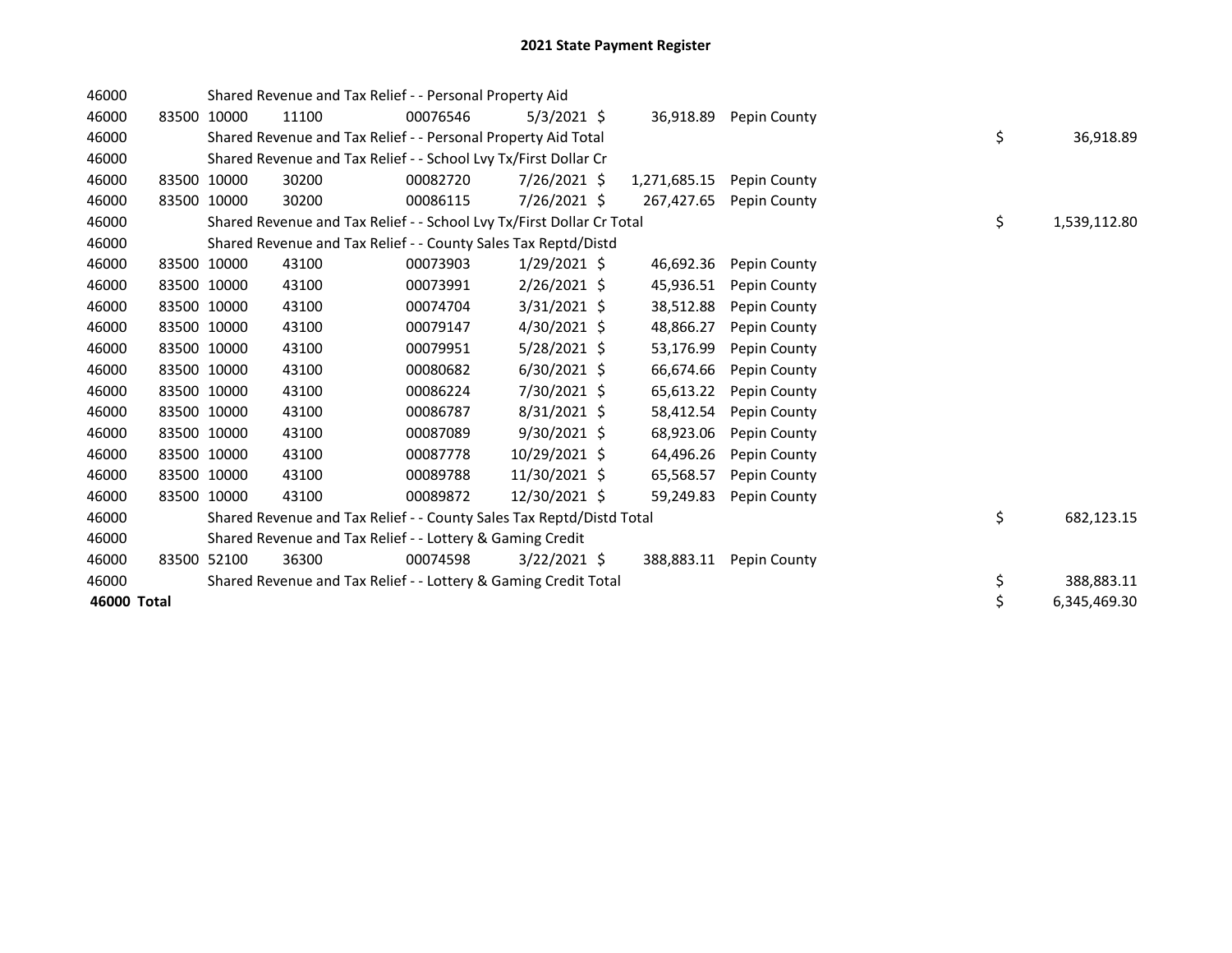| 46002       |       |             | Dept of Safety & Prof Services - - Fire Dues Distribution          |          |                |           |                             |    |            |
|-------------|-------|-------------|--------------------------------------------------------------------|----------|----------------|-----------|-----------------------------|----|------------|
| 46002       | 16500 | 10000       | 22500                                                              | 00041373 | $7/16/2021$ \$ | 2,458.95  | Town Of Albany-Pepin        |    |            |
| 46002       |       |             | Dept of Safety & Prof Services - - Fire Dues Distribution Total    |          |                |           |                             | \$ | 2,458.95   |
| 46002       |       |             | Dept of Natural Resources - - Resaids - Cnty Forst, CI & Mfl       |          |                |           |                             |    |            |
| 46002       |       | 37000 21200 | 57100                                                              | 00488162 | $6/14/2021$ \$ |           | 513.83 Town Of Albany-Pepin |    |            |
| 46002       |       |             | Dept of Natural Resources - - Resaids - Cnty Forst, Cl & Mfl Total |          |                |           |                             | \$ | 513.83     |
| 46002       |       |             | WI Dept of Transportation - - Trns Aids To Mnc.-Sf                 |          |                |           |                             |    |            |
| 46002       | 39500 | 21100       | 19100                                                              | 00632820 | $1/4/2021$ \$  | 24,506.10 | Town Of Albany-Pepin        |    |            |
| 46002       | 39500 | 21100       | 19100                                                              | 00668427 | $4/5/2021$ \$  | 24.506.10 | Town Of Albany-Pepin        |    |            |
| 46002       |       | 39500 21100 | 19100                                                              | 00711915 | $7/6/2021$ \$  | 24,506.10 | Town Of Albany-Pepin        |    |            |
| 46002       |       | 39500 21100 | 19100                                                              | 00752474 | 10/4/2021 \$   | 24,506.10 | Town Of Albany-Pepin        |    |            |
| 46002       |       |             | WI Dept of Transportation - - Trns Aids To Mnc.-Sf Total           |          |                |           |                             | \$ | 98,024.40  |
| 46002       |       |             | Department of Revenue - - Gifts And Grants                         |          |                |           |                             |    |            |
| 46002       |       | 56600 10000 | 12100                                                              | 00207233 | $6/25/2021$ \$ | 40,297.39 | Town Of Albany-Pepin        |    |            |
| 46002       |       |             | Department of Revenue - - Gifts And Grants Total                   |          |                |           |                             | \$ | 40,297.39  |
| 46002       |       |             | Shared Revenue and Tax Relief - - County And Municipal Aid         |          |                |           |                             |    |            |
| 46002       | 83500 | 10000       | 10500                                                              | 00081902 | 7/26/2021 \$   | 6,219.58  | Town Of Albany-Pepin        |    |            |
| 46002       | 83500 | 10000       | 10500                                                              | 00089005 | 11/15/2021 \$  | 35,244.27 | Town Of Albany-Pepin        |    |            |
| 46002       |       |             | Shared Revenue and Tax Relief - - County And Municipal Aid Total   |          |                |           |                             | \$ | 41,463.85  |
| 46002       |       |             | Shared Revenue and Tax Relief - - Exempt Computer Aid              |          |                |           |                             |    |            |
| 46002       |       | 83500 10000 | 10900                                                              | 00084478 | 7/26/2021 \$   | 1.03      | Town Of Albany-Pepin        |    |            |
| 46002       |       |             | Shared Revenue and Tax Relief - - Exempt Computer Aid Total        |          |                |           |                             | \$ | 1.03       |
| 46002       |       |             | Shared Revenue and Tax Relief - - Personal Property Aid            |          |                |           |                             |    |            |
| 46002       |       | 83500 10000 | 11100                                                              | 00077649 | $5/3/2021$ \$  | 231.39    | Town Of Albany-Pepin        |    |            |
| 46002       |       |             | Shared Revenue and Tax Relief - - Personal Property Aid Total      |          |                |           |                             | \$ | 231.39     |
| 46002 Total |       |             |                                                                    |          |                |           |                             | \$ | 182,990.84 |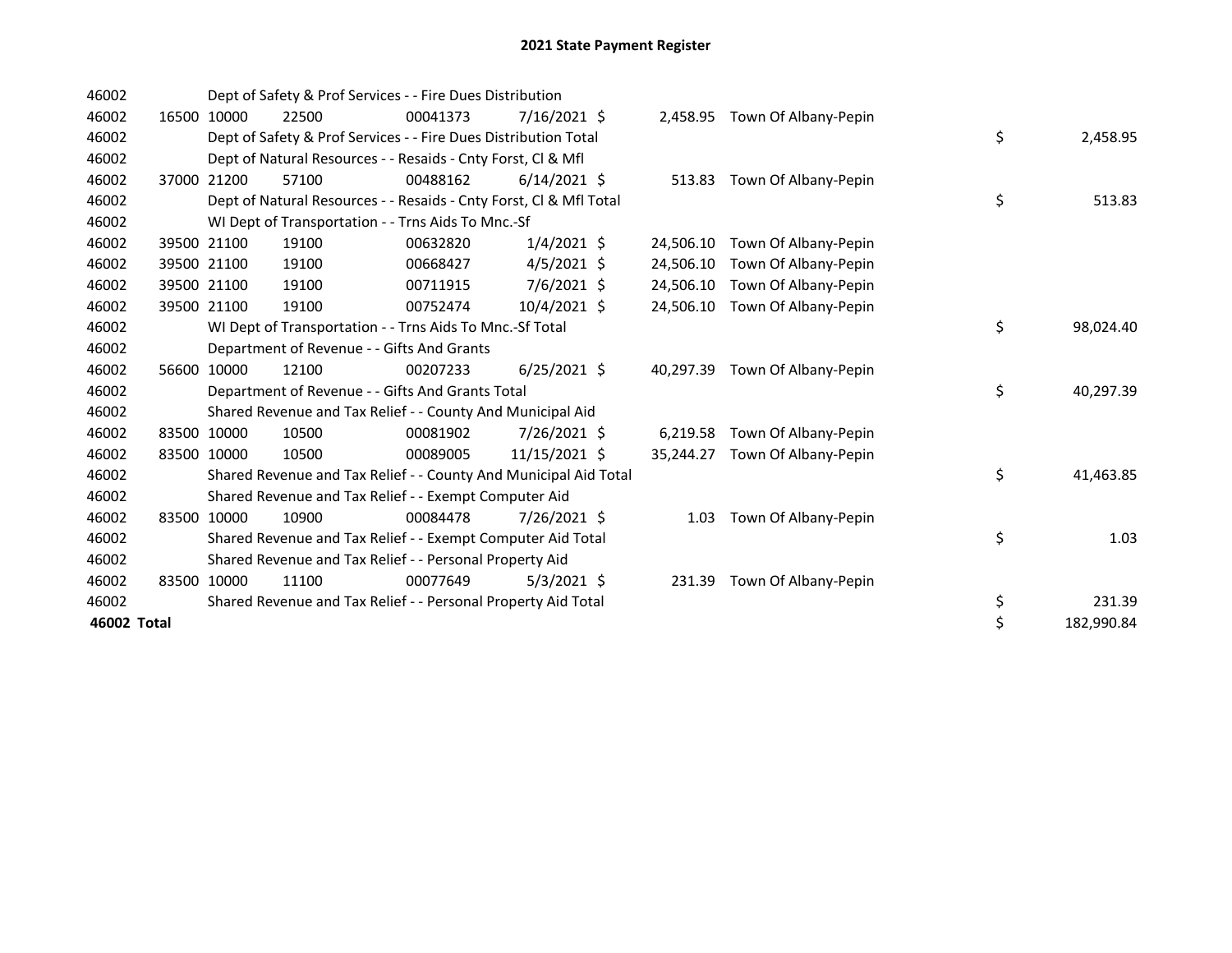| 46004 |             |             | Dept of Safety & Prof Services - - Fire Dues Distribution          |          |                |  |                          |    |           |
|-------|-------------|-------------|--------------------------------------------------------------------|----------|----------------|--|--------------------------|----|-----------|
| 46004 |             | 16500 10000 | 22500                                                              | 00041375 | 7/16/2021 \$   |  | 2,146.05 Town Of Durand  |    |           |
| 46004 |             |             | Dept of Safety & Prof Services - - Fire Dues Distribution Total    |          |                |  |                          | \$ | 2,146.05  |
| 46004 |             |             | Dept of Natural Resources - - Aids In Lieu Of Taxes - Gener        |          |                |  |                          |    |           |
| 46004 |             | 37000 10000 | 50300                                                              | 00460094 | 1/29/2021 \$   |  | 4,511.21 Town Of Durand  |    |           |
| 46004 | 37000 10000 |             | 50300                                                              | 00476913 | $4/21/2021$ \$ |  | 31.93 Town Of Durand     |    |           |
| 46004 |             |             | Dept of Natural Resources - - Aids In Lieu Of Taxes - Gener Total  |          |                |  |                          | \$ | 4,543.14  |
| 46004 |             |             | Dept of Natural Resources - - Resaids - Cnty Forst, Cl & Mfl       |          |                |  |                          |    |           |
| 46004 | 37000 21200 |             | 57100                                                              | 00488163 | $6/14/2021$ \$ |  | 298.84 Town Of Durand    |    |           |
| 46004 |             |             | Dept of Natural Resources - - Resaids - Cnty Forst, CI & Mfl Total |          |                |  |                          | \$ | 298.84    |
| 46004 |             |             | WI Dept of Transportation - - Trns Aids To Mnc.-Sf                 |          |                |  |                          |    |           |
| 46004 |             | 39500 21100 | 19100                                                              | 00632821 | $1/4/2021$ \$  |  | 6,267.78 Town Of Durand  |    |           |
| 46004 |             | 39500 21100 | 19100                                                              | 00668428 | $4/5/2021$ \$  |  | 6,267.78 Town Of Durand  |    |           |
| 46004 |             | 39500 21100 | 19100                                                              | 00711916 | 7/6/2021 \$    |  | 6,267.78 Town Of Durand  |    |           |
| 46004 |             | 39500 21100 | 19100                                                              | 00752475 | 10/4/2021 \$   |  | 6,267.78 Town Of Durand  |    |           |
| 46004 |             |             | WI Dept of Transportation - - Trns Aids To Mnc.-Sf Total           |          |                |  |                          | \$ | 25,071.12 |
| 46004 |             |             | WI Dept of Transportation - - Loc Rd Imp Prg St Fd                 |          |                |  |                          |    |           |
| 46004 | 39500 21100 |             | 27800                                                              | 00765016 | 10/22/2021 \$  |  | 13,592.11 Town Of Durand |    |           |
| 46004 |             |             | WI Dept of Transportation - - Loc Rd Imp Prg St Fd Total           |          |                |  |                          | \$ | 13,592.11 |
| 46004 |             |             | Department of Revenue - - Gifts And Grants                         |          |                |  |                          |    |           |
| 46004 |             | 56600 10000 | 12100                                                              | 00207234 | $6/25/2021$ \$ |  | 37,523.68 Town Of Durand |    |           |
| 46004 |             |             | Department of Revenue - - Gifts And Grants Total                   |          |                |  |                          | \$ | 37,523.68 |
| 46004 |             |             | Shared Revenue and Tax Relief - - County And Municipal Aid         |          |                |  |                          |    |           |
| 46004 |             | 83500 10000 | 10500                                                              | 00081903 | 7/26/2021 \$   |  | 4,399.98 Town Of Durand  |    |           |
| 46004 |             | 83500 10000 | 10500                                                              | 00089006 | 11/15/2021 \$  |  | 24,933.24 Town Of Durand |    |           |
| 46004 |             |             | Shared Revenue and Tax Relief - - County And Municipal Aid Total   |          |                |  |                          | \$ | 29,333.22 |
| 46004 |             |             | Shared Revenue and Tax Relief - - Exempt Computer Aid              |          |                |  |                          |    |           |
| 46004 |             | 83500 10000 | 10900                                                              | 00084479 | 7/26/2021 \$   |  | 2.08 Town Of Durand      |    |           |
| 46004 |             |             | Shared Revenue and Tax Relief - - Exempt Computer Aid Total        |          |                |  |                          | \$ | 2.08      |
| 46004 |             |             | Shared Revenue and Tax Relief - - Utility Aid                      |          |                |  |                          |    |           |
| 46004 |             | 83500 10000 | 11000                                                              | 00081903 | 7/26/2021 \$   |  | 5.82 Town Of Durand      |    |           |
| 46004 |             | 83500 10000 | 11000                                                              | 00089006 | 11/15/2021 \$  |  | 32.84 Town Of Durand     |    |           |
| 46004 |             |             | Shared Revenue and Tax Relief - - Utility Aid Total                |          |                |  |                          | \$ | 38.66     |
| 46004 |             |             | Shared Revenue and Tax Relief - - Personal Property Aid            |          |                |  |                          |    |           |
| 46004 |             | 83500 10000 | 11100                                                              | 00077650 | $5/3/2021$ \$  |  | 284.12 Town Of Durand    |    |           |
| 46004 |             |             | Shared Revenue and Tax Relief - - Personal Property Aid Total      |          |                |  |                          | \$ | 284.12    |
| 46004 |             |             | Shared Revenue and Tax Relief - - Lottery & Gaming Credit          |          |                |  |                          |    |           |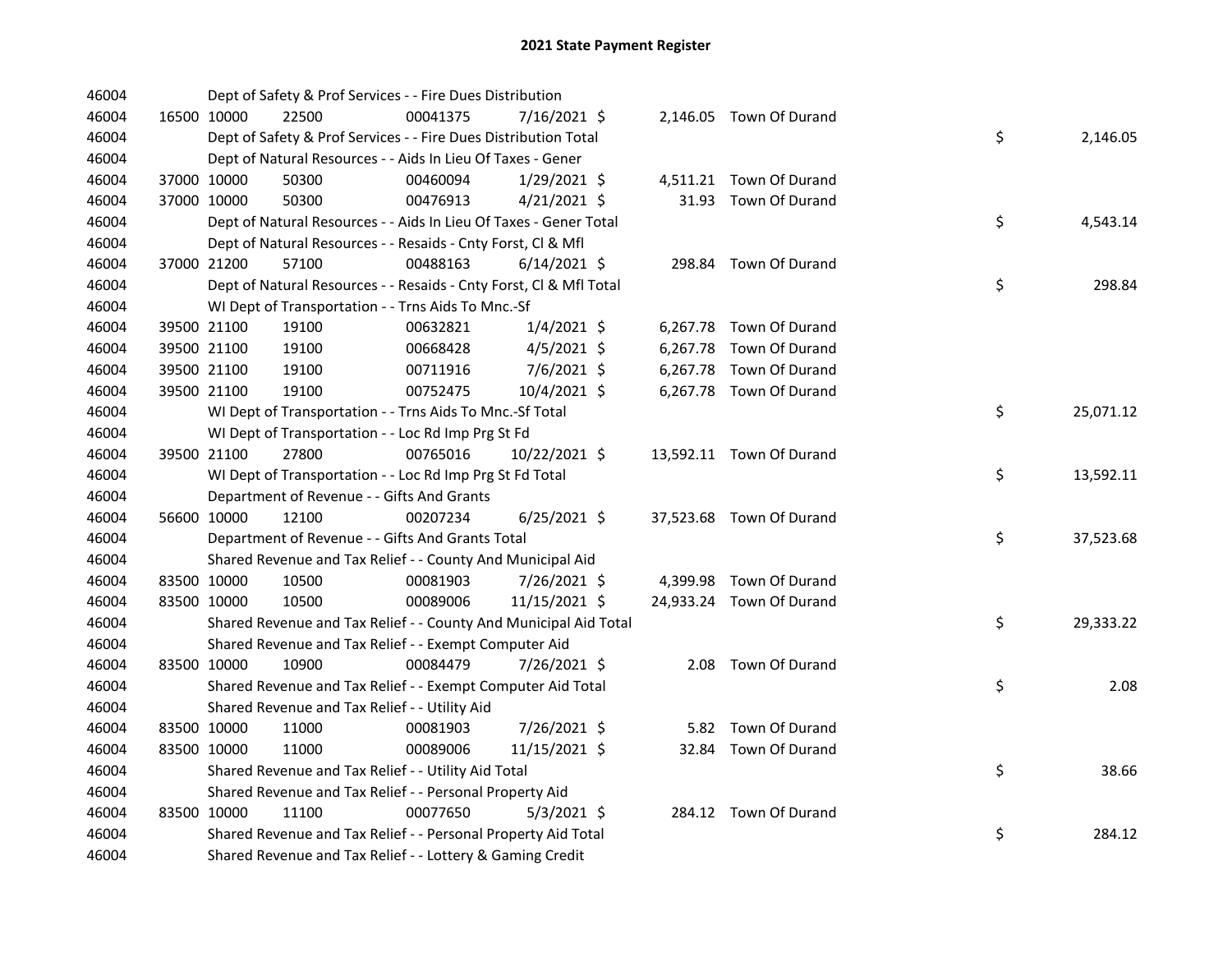| 46004       | 83500 52100 | 36300                                                           | 00074331 | 3/22/2021 S | 1,709.92 Town Of Durand |            |
|-------------|-------------|-----------------------------------------------------------------|----------|-------------|-------------------------|------------|
| 46004       |             | Shared Revenue and Tax Relief - - Lottery & Gaming Credit Total |          |             |                         | 1,709.92   |
| 46004 Total |             |                                                                 |          |             |                         | 114.542.94 |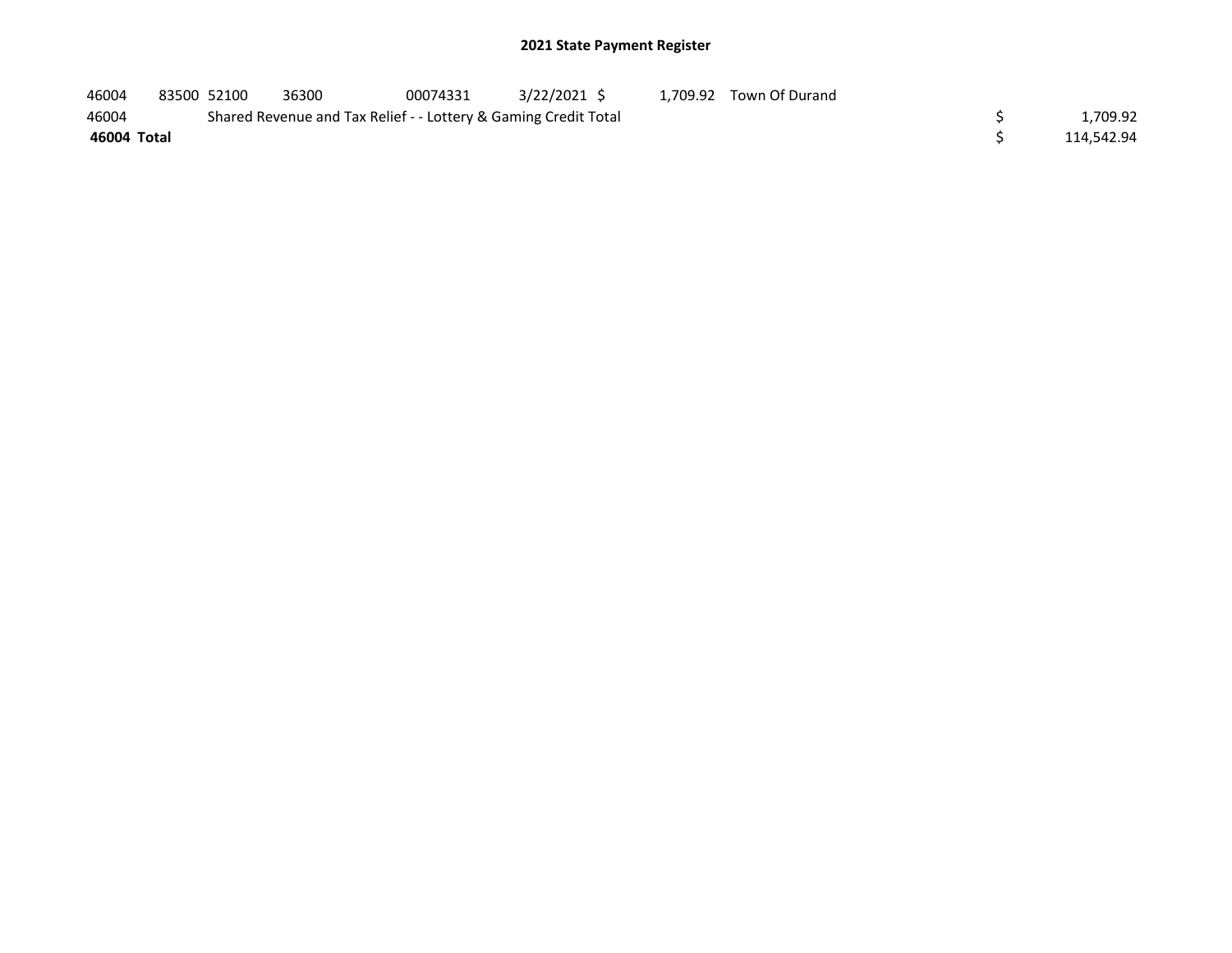| 46006 |             | Dept of Safety & Prof Services - - Fire Dues Distribution          |          |                |  |                             |    |           |
|-------|-------------|--------------------------------------------------------------------|----------|----------------|--|-----------------------------|----|-----------|
| 46006 | 16500 10000 | 22500                                                              | 00041376 | 7/16/2021 \$   |  | 1,027.93 Town of Frankfort  |    |           |
| 46006 |             | Dept of Safety & Prof Services - - Fire Dues Distribution Total    |          |                |  |                             | \$ | 1,027.93  |
| 46006 |             | Dept of Natural Resources - - Aids In Lieu Of Taxes - Gener        |          |                |  |                             |    |           |
| 46006 | 37000 10000 | 50300                                                              | 00460079 | $1/29/2021$ \$ |  | 1,148.67 Town of Frankfort  |    |           |
| 46006 | 37000 10000 | 50300                                                              | 00476754 | $4/21/2021$ \$ |  | 557.83 Town of Frankfort    |    |           |
| 46006 |             | Dept of Natural Resources - - Aids In Lieu Of Taxes - Gener Total  |          |                |  |                             | \$ | 1,706.50  |
| 46006 |             | Dept of Natural Resources - - Resaids - Cnty Forst, Cl & Mfl       |          |                |  |                             |    |           |
| 46006 | 37000 21200 | 57100                                                              | 00488164 | $6/14/2021$ \$ |  | 732.92 Town of Frankfort    |    |           |
| 46006 |             | Dept of Natural Resources - - Resaids - Cnty Forst, Cl & Mfl Total |          |                |  |                             | \$ | 732.92    |
| 46006 |             | Dept of Natural Resources - - Aids In Lieu Of Taxes - Sum S        |          |                |  |                             |    |           |
| 46006 | 37000 21200 | 57900                                                              | 00476753 | $4/21/2021$ \$ |  | 238.37 Town of Frankfort    |    |           |
| 46006 |             | Dept of Natural Resources - - Aids In Lieu Of Taxes - Sum S Total  |          |                |  |                             | \$ | 238.37    |
| 46006 |             | WI Dept of Transportation - - Trns Aids To Mnc.-Sf                 |          |                |  |                             |    |           |
| 46006 | 39500 21100 | 19100                                                              | 00632822 | $1/4/2021$ \$  |  | 21,602.16 Town of Frankfort |    |           |
| 46006 | 39500 21100 | 19100                                                              | 00668429 | 4/5/2021 \$    |  | 21,602.16 Town of Frankfort |    |           |
| 46006 | 39500 21100 | 19100                                                              | 00711917 | 7/6/2021 \$    |  | 21,602.16 Town of Frankfort |    |           |
| 46006 | 39500 21100 | 19100                                                              | 00752476 | 10/4/2021 \$   |  | 21,602.16 Town of Frankfort |    |           |
| 46006 |             | WI Dept of Transportation - - Trns Aids To Mnc.-Sf Total           |          |                |  |                             | \$ | 86,408.64 |
| 46006 |             | WI Dept of Transportation - - Loc Rd Imp Prg St Fd                 |          |                |  |                             |    |           |
| 46006 | 39500 21100 | 27800                                                              | 00646116 | $1/27/2021$ \$ |  | 18,410.08 Town of Frankfort |    |           |
| 46006 |             | WI Dept of Transportation - - Loc Rd Imp Prg St Fd Total           |          |                |  |                             | \$ | 18,410.08 |
| 46006 |             | Department of Revenue - - Gifts And Grants                         |          |                |  |                             |    |           |
| 46006 | 56600 10000 | 12100                                                              | 00207235 | $6/25/2021$ \$ |  | 17,270.31 Town of Frankfort |    |           |
| 46006 |             | Department of Revenue - - Gifts And Grants Total                   |          |                |  |                             | \$ | 17,270.31 |
| 46006 |             | Shared Revenue and Tax Relief - - County And Municipal Aid         |          |                |  |                             |    |           |
| 46006 | 83500 10000 | 10500                                                              | 00081904 | 7/26/2021 \$   |  | 3,646.04 Town of Frankfort  |    |           |
| 46006 | 83500 10000 | 10500                                                              | 00089007 | 11/15/2021 \$  |  | 20,660.87 Town of Frankfort |    |           |
| 46006 |             | Shared Revenue and Tax Relief - - County And Municipal Aid Total   |          |                |  |                             | \$ | 24,306.91 |
| 46006 |             | Shared Revenue and Tax Relief - - Exempt Computer Aid              |          |                |  |                             |    |           |
| 46006 | 83500 10000 | 10900                                                              | 00084480 | 7/26/2021 \$   |  | 1.03 Town of Frankfort      |    |           |
| 46006 |             | Shared Revenue and Tax Relief - - Exempt Computer Aid Total        |          |                |  |                             | \$ | 1.03      |
| 46006 |             | Shared Revenue and Tax Relief - - Utility Aid                      |          |                |  |                             |    |           |
| 46006 | 83500 10000 | 11000                                                              | 00081904 | 7/26/2021 \$   |  | 101.85 Town of Frankfort    |    |           |
| 46006 | 83500 10000 | 11000                                                              | 00089007 | 11/15/2021 \$  |  | 609.95 Town of Frankfort    |    |           |
| 46006 |             | Shared Revenue and Tax Relief - - Utility Aid Total                |          |                |  |                             | \$ | 711.80    |
| 46006 |             | Shared Revenue and Tax Relief - - Personal Property Aid            |          |                |  |                             |    |           |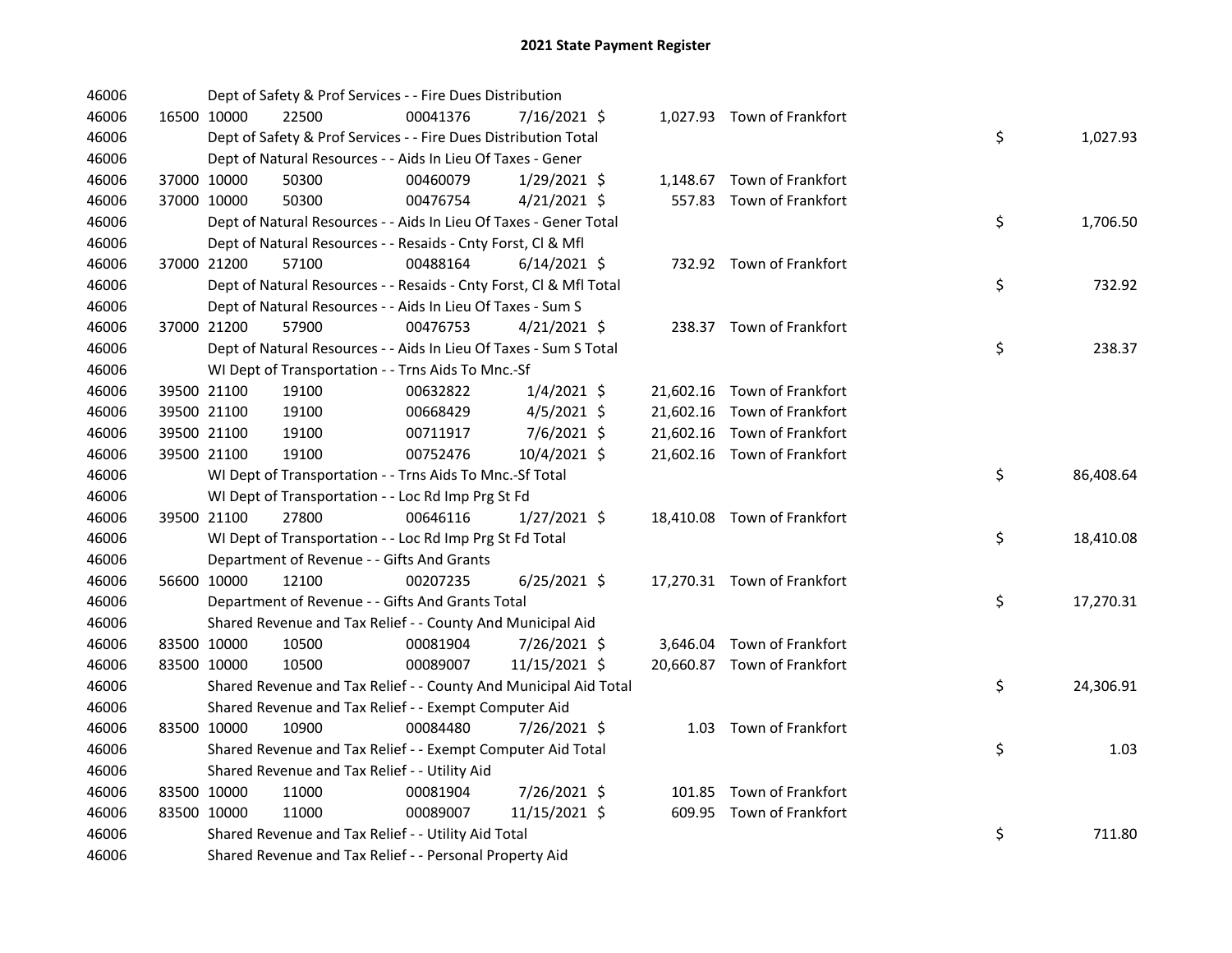| 46006       |  | 83500 10000 | 11100                                                         | 00077651 | 5/3/2021 \$ |  | 1.98 Town of Frankfort |  |            |
|-------------|--|-------------|---------------------------------------------------------------|----------|-------------|--|------------------------|--|------------|
| 46006       |  |             | Shared Revenue and Tax Relief - - Personal Property Aid Total |          |             |  |                        |  | 1.98       |
| 46006 Total |  |             |                                                               |          |             |  |                        |  | 150.816.47 |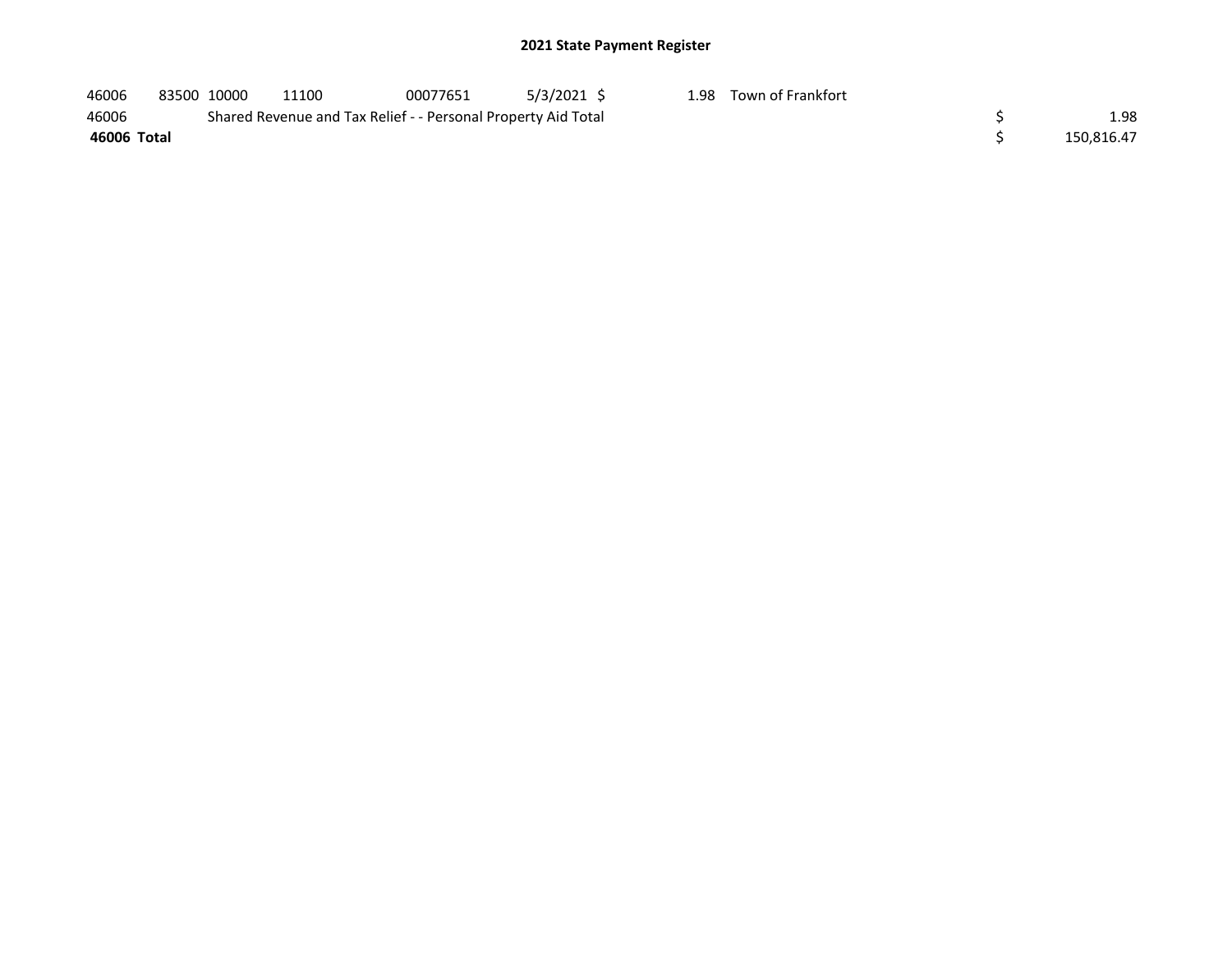| 46008              |             |             | Dept of Safety & Prof Services - - Fire Dues Distribution          |          |                |  |                        |    |            |
|--------------------|-------------|-------------|--------------------------------------------------------------------|----------|----------------|--|------------------------|----|------------|
| 46008              | 16500 10000 |             | 22500                                                              | 00041377 | 7/16/2021 \$   |  | 2,803.77 Town Of Lima  |    |            |
| 46008              |             |             | Dept of Safety & Prof Services - - Fire Dues Distribution Total    |          |                |  |                        | \$ | 2,803.77   |
| 46008              |             |             | Dept of Natural Resources - - Aids In Lieu Of Taxes - Gener        |          |                |  |                        |    |            |
| 46008              |             | 37000 10000 | 50300                                                              | 00475510 | $4/21/2021$ \$ |  | 37.78 Town Of Lima     |    |            |
| 46008              |             |             | Dept of Natural Resources - - Aids In Lieu Of Taxes - Gener Total  |          |                |  |                        | \$ | 37.78      |
| 46008              |             |             | Dept of Natural Resources - - Seg Earned                           |          |                |  |                        |    |            |
| 46008              |             | 37000 21200 | 100SE                                                              | 00456041 | $1/12/2021$ \$ |  | 580.77 Town Of Lima    |    |            |
| 46008              |             |             | Dept of Natural Resources - - Seg Earned Total                     |          |                |  |                        | \$ | 580.77     |
| 46008              |             |             | Dept of Natural Resources - - Resaids - Cnty Forst, Cl & Mfl       |          |                |  |                        |    |            |
| 46008              |             | 37000 21200 | 57100                                                              | 00488165 | $6/14/2021$ \$ |  | 367.54 Town Of Lima    |    |            |
| 46008              |             |             | Dept of Natural Resources - - Resaids - Cnty Forst, Cl & Mfl Total |          |                |  |                        | \$ | 367.54     |
| 46008              |             |             | WI Dept of Transportation - - Trns Aids To Mnc.-Sf                 |          |                |  |                        |    |            |
| 46008              |             | 39500 21100 | 19100                                                              | 00632823 | $1/4/2021$ \$  |  | 18,231.75 Town Of Lima |    |            |
| 46008              |             | 39500 21100 | 19100                                                              | 00668430 | $4/5/2021$ \$  |  | 18,231.75 Town Of Lima |    |            |
| 46008              |             | 39500 21100 | 19100                                                              | 00711918 | 7/6/2021 \$    |  | 18,231.75 Town Of Lima |    |            |
| 46008              |             | 39500 21100 | 19100                                                              | 00752477 | 10/4/2021 \$   |  | 18,231.75 Town Of Lima |    |            |
| 46008              |             |             | WI Dept of Transportation - - Trns Aids To Mnc.-Sf Total           |          |                |  |                        | \$ | 72,927.00  |
| 46008              |             |             | WI Dept of Transportation - - Loc Rd Imp Prg St Fd                 |          |                |  |                        |    |            |
| 46008              |             | 39500 21100 | 27800                                                              | 00661645 | $3/4/2021$ \$  |  | 18,592.11 Town Of Lima |    |            |
| 46008              |             |             | WI Dept of Transportation - - Loc Rd Imp Prg St Fd Total           |          |                |  |                        | \$ | 18,592.11  |
| 46008              |             |             | Department of Revenue - - Gifts And Grants                         |          |                |  |                        |    |            |
| 46008              | 56600 10000 |             | 12100                                                              | 00207236 | $6/25/2021$ \$ |  | 36,476.99 Town Of Lima |    |            |
| 46008              |             |             | Department of Revenue - - Gifts And Grants Total                   |          |                |  |                        | \$ | 36,476.99  |
| 46008              |             |             | Shared Revenue and Tax Relief - - County And Municipal Aid         |          |                |  |                        |    |            |
| 46008              |             | 83500 10000 | 10500                                                              | 00081905 | 7/26/2021 \$   |  | 6,231.39 Town Of Lima  |    |            |
| 46008              |             | 83500 10000 | 10500                                                              | 00089008 | 11/15/2021 \$  |  | 35,311.20 Town Of Lima |    |            |
| 46008              |             |             | Shared Revenue and Tax Relief - - County And Municipal Aid Total   |          |                |  |                        | \$ | 41,542.59  |
| 46008              |             |             | Shared Revenue and Tax Relief - - Exempt Computer Aid              |          |                |  |                        |    |            |
| 46008              | 83500 10000 |             | 10900                                                              | 00084481 | 7/26/2021 \$   |  | 47.81 Town Of Lima     |    |            |
| 46008              |             |             | Shared Revenue and Tax Relief - - Exempt Computer Aid Total        |          |                |  |                        | \$ | 47.81      |
| 46008              |             |             | Shared Revenue and Tax Relief - - Personal Property Aid            |          |                |  |                        |    |            |
| 46008              | 83500 10000 |             | 11100                                                              | 00077652 | $5/3/2021$ \$  |  | 6,560.59 Town Of Lima  |    |            |
| 46008              |             |             | Shared Revenue and Tax Relief - - Personal Property Aid Total      |          |                |  |                        | \$ | 6,560.59   |
| <b>46008 Total</b> |             |             |                                                                    |          |                |  |                        | \$ | 179,936.95 |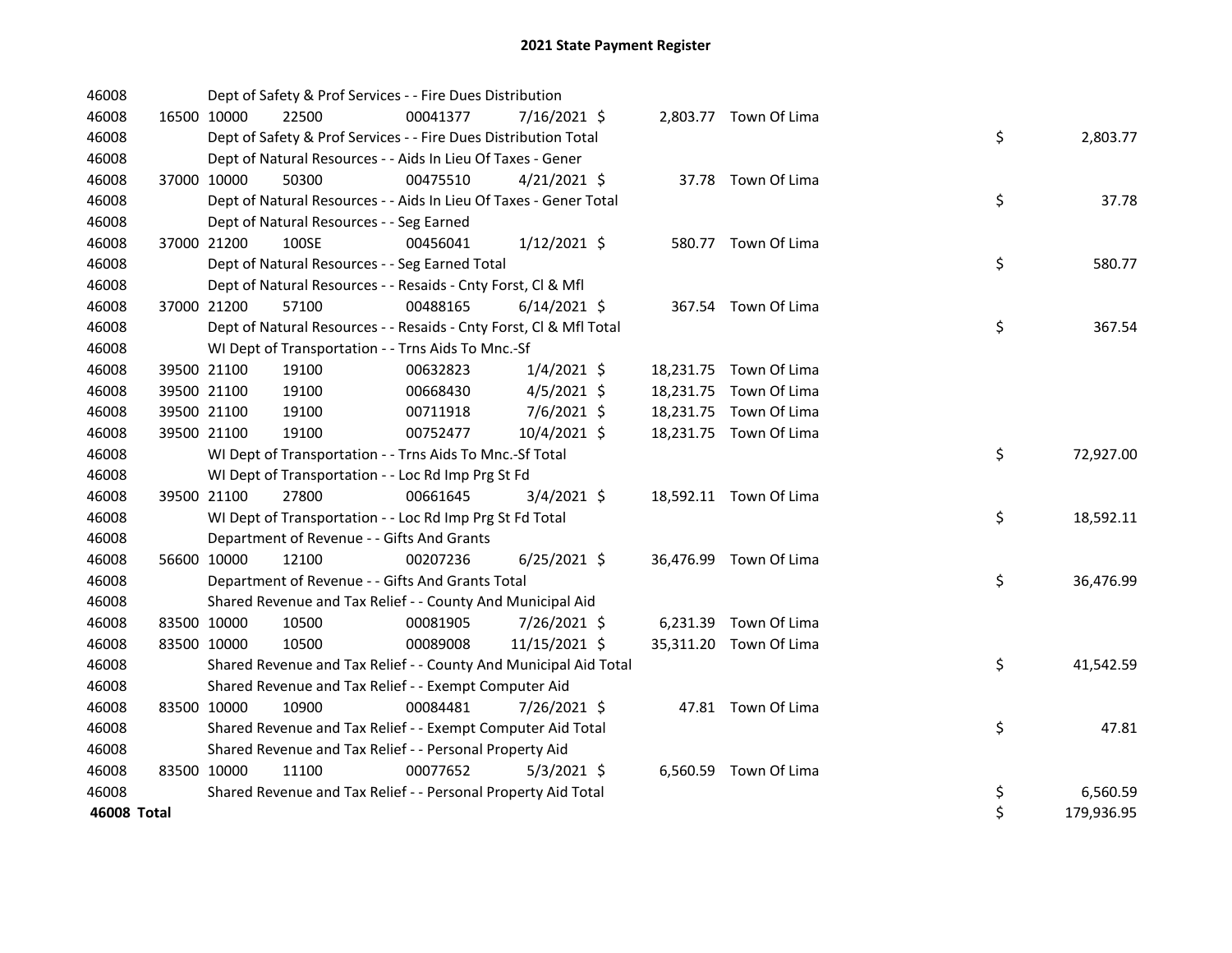| 46010 |             | Dept of Safety & Prof Services - - Fire Dues Distribution          |          |                |  |                         |    |            |
|-------|-------------|--------------------------------------------------------------------|----------|----------------|--|-------------------------|----|------------|
| 46010 | 16500 10000 | 22500                                                              | 00041378 | 7/16/2021 \$   |  | 3,689.75 Town Of Pepin  |    |            |
| 46010 |             | Dept of Safety & Prof Services - - Fire Dues Distribution Total    |          |                |  |                         | \$ | 3,689.75   |
| 46010 |             | Dept of Natural Resources - - Aids In Lieu Of Taxes - Gener        |          |                |  |                         |    |            |
| 46010 | 37000 10000 | 50300                                                              | 00460035 | 1/29/2021 \$   |  | 11,094.29 Town Of Pepin |    |            |
| 46010 | 37000 10000 | 50300                                                              | 00476389 | $4/21/2021$ \$ |  | 561.21 Town Of Pepin    |    |            |
| 46010 |             | Dept of Natural Resources - - Aids In Lieu Of Taxes - Gener Total  |          |                |  |                         | \$ | 11,655.50  |
| 46010 |             | Dept of Natural Resources - - Seg Earned                           |          |                |  |                         |    |            |
| 46010 | 37000 21200 | 100SE                                                              | 00497497 | 7/15/2021 \$   |  | 6,167.05 Town Of Pepin  |    |            |
| 46010 | 37000 21200 | 100SE                                                              | 00514580 | 10/12/2021 \$  |  | 1,365.98 Town Of Pepin  |    |            |
| 46010 |             | Dept of Natural Resources - - Seg Earned Total                     |          |                |  |                         | \$ | 7,533.03   |
| 46010 |             | Dept of Natural Resources - - Resaids - Cnty Forst, Cl & Mfl       |          |                |  |                         |    |            |
| 46010 | 37000 21200 | 57100                                                              | 00488166 | $6/14/2021$ \$ |  | 1,079.41 Town Of Pepin  |    |            |
| 46010 |             | Dept of Natural Resources - - Resaids - Cnty Forst, CI & Mfl Total |          |                |  |                         | \$ | 1,079.41   |
| 46010 |             | Dept of Natural Resources - - Aids In Lieu Of Taxes - Sum S        |          |                |  |                         |    |            |
| 46010 | 37000 21200 | 57900                                                              | 00476390 | 4/21/2021 \$   |  | 605.34 Town Of Pepin    |    |            |
| 46010 |             | Dept of Natural Resources - - Aids In Lieu Of Taxes - Sum S Total  |          |                |  |                         | \$ | 605.34     |
| 46010 |             | WI Dept of Transportation - - Trns Aids To Mnc.-Sf                 |          |                |  |                         |    |            |
| 46010 | 39500 21100 | 19100                                                              | 00632824 | $1/4/2021$ \$  |  | 40,753.71 Town Of Pepin |    |            |
| 46010 | 39500 21100 | 19100                                                              | 00668431 | 4/5/2021 \$    |  | 40,753.71 Town Of Pepin |    |            |
| 46010 | 39500 21100 | 19100                                                              | 00711919 | 7/6/2021 \$    |  | 40,753.71 Town Of Pepin |    |            |
| 46010 | 39500 21100 | 19100                                                              | 00752478 | 10/4/2021 \$   |  | 40,753.71 Town Of Pepin |    |            |
| 46010 |             | WI Dept of Transportation - - Trns Aids To Mnc.-Sf Total           |          |                |  |                         | \$ | 163,014.84 |
| 46010 |             | WI Dept of Transportation - - Loc Rd Imp Prg St Fd                 |          |                |  |                         |    |            |
| 46010 | 39500 21100 | 27800                                                              | 00703382 | $6/7/2021$ \$  |  | 16,672.92 Town Of Pepin |    |            |
| 46010 |             | WI Dept of Transportation - - Loc Rd Imp Prg St Fd Total           |          |                |  |                         | \$ | 16,672.92  |
| 46010 |             | Department of Revenue - - Gifts And Grants                         |          |                |  |                         |    |            |
| 46010 | 56600 10000 | 12100                                                              | 00207237 | $6/25/2021$ \$ |  | 37,576.01 Town Of Pepin |    |            |
| 46010 |             | Department of Revenue - - Gifts And Grants Total                   |          |                |  |                         | \$ | 37,576.01  |
| 46010 |             | Shared Revenue and Tax Relief - - County And Municipal Aid         |          |                |  |                         |    |            |
| 46010 | 83500 10000 | 10500                                                              | 00081906 | 7/26/2021 \$   |  | 2,740.36 Town Of Pepin  |    |            |
| 46010 | 83500 10000 | 10500                                                              | 00089009 | 11/15/2021 \$  |  | 15,528.72 Town Of Pepin |    |            |
| 46010 |             | Shared Revenue and Tax Relief - - County And Municipal Aid Total   |          |                |  |                         | \$ | 18,269.08  |
| 46010 |             | Shared Revenue and Tax Relief - - Exempt Computer Aid              |          |                |  |                         |    |            |
| 46010 | 83500 10000 | 10900                                                              | 00084482 | 7/26/2021 \$   |  | 1.03 Town Of Pepin      |    |            |
| 46010 |             | Shared Revenue and Tax Relief - - Exempt Computer Aid Total        |          |                |  |                         | \$ | 1.03       |
| 46010 |             | Shared Revenue and Tax Relief - - Utility Aid                      |          |                |  |                         |    |            |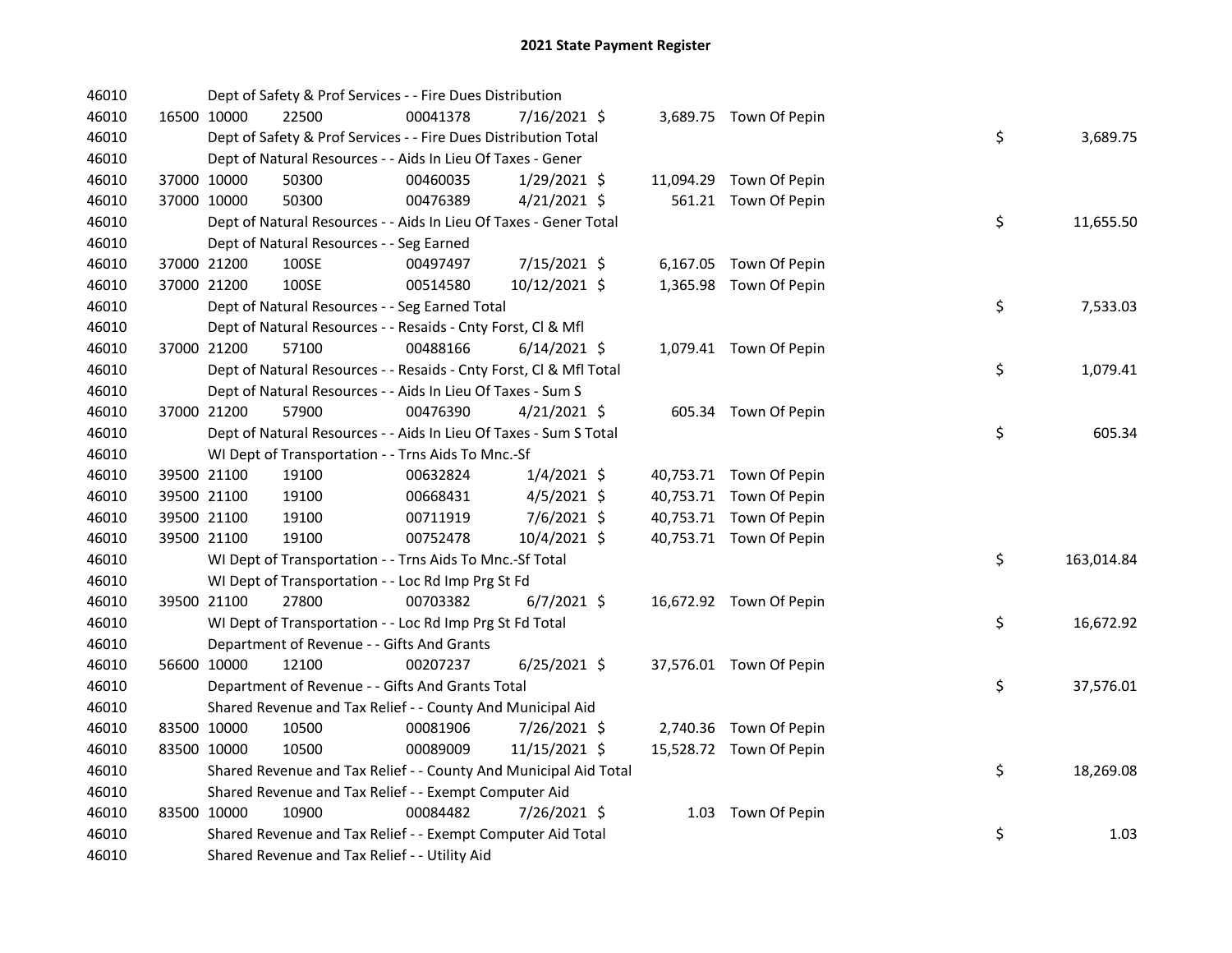| 46010       |                                                         | 83500 10000 | 11000                                                         | 00081906 | 7/26/2021 \$  |  |  | 39.83 Town Of Pepin  |  |            |  |
|-------------|---------------------------------------------------------|-------------|---------------------------------------------------------------|----------|---------------|--|--|----------------------|--|------------|--|
| 46010       |                                                         | 83500 10000 | 11000                                                         | 00089009 | 11/15/2021 \$ |  |  | 401.46 Town Of Pepin |  |            |  |
| 46010       |                                                         |             | Shared Revenue and Tax Relief - - Utility Aid Total           |          |               |  |  |                      |  | 441.29     |  |
| 46010       | Shared Revenue and Tax Relief - - Personal Property Aid |             |                                                               |          |               |  |  |                      |  |            |  |
| 46010       |                                                         | 83500 10000 | 11100                                                         | 00077653 | $5/3/2021$ \$ |  |  | 110.19 Town Of Pepin |  |            |  |
| 46010       |                                                         |             | Shared Revenue and Tax Relief - - Personal Property Aid Total |          |               |  |  |                      |  | 110.19     |  |
| 46010 Total |                                                         |             |                                                               |          |               |  |  |                      |  | 260,648.39 |  |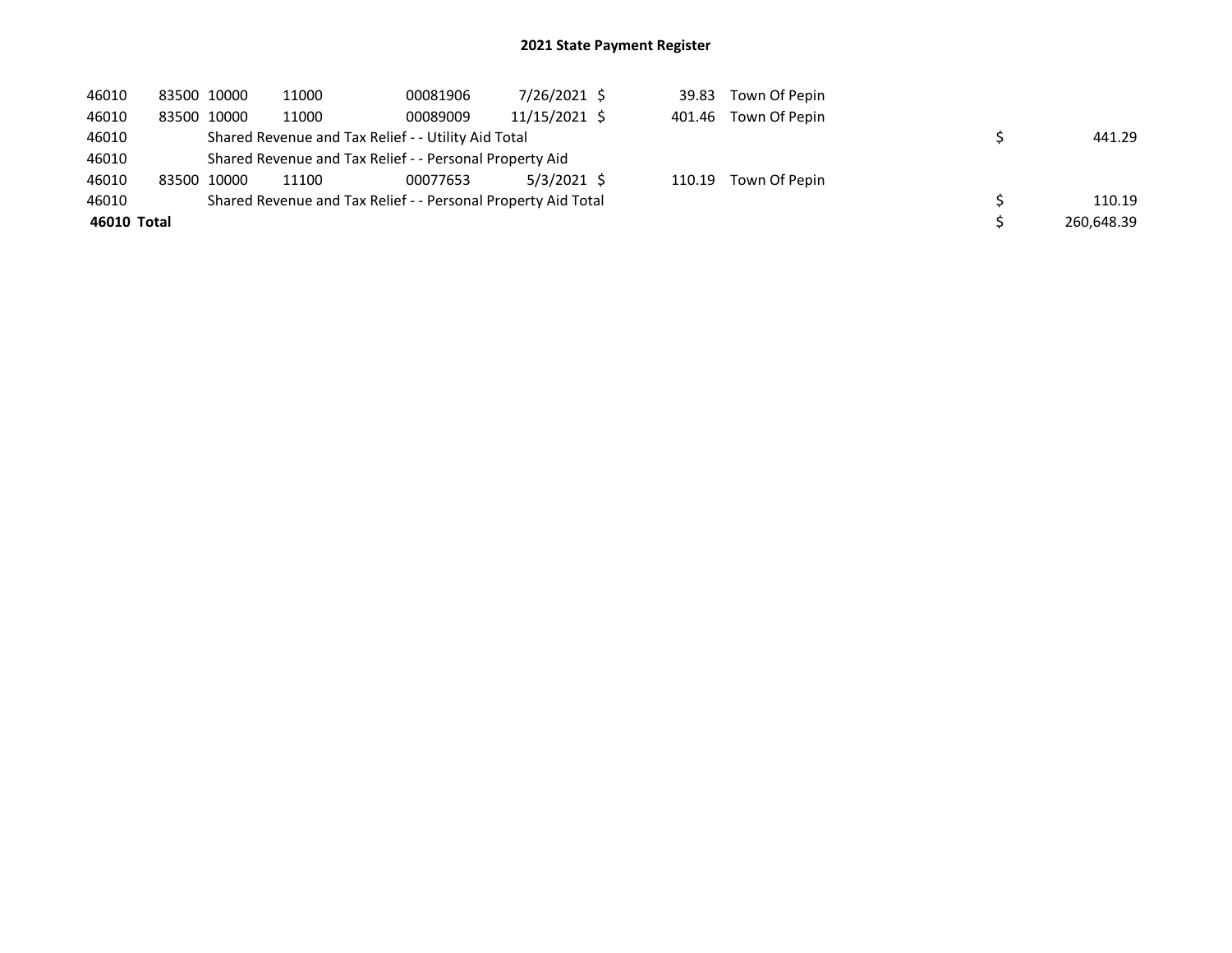| 46012 |             |             | Dept of Safety & Prof Services - - Fire Dues Distribution          |          |                |  |                             |    |           |
|-------|-------------|-------------|--------------------------------------------------------------------|----------|----------------|--|-----------------------------|----|-----------|
| 46012 |             | 16500 10000 | 22500                                                              | 00041380 | 7/16/2021 \$   |  | 1,373.44 Town Of Stockholm  |    |           |
| 46012 |             |             | Dept of Safety & Prof Services - - Fire Dues Distribution Total    |          |                |  |                             | \$ | 1,373.44  |
| 46012 |             |             | Dept of Natural Resources - - Aids In Lieu Of Taxes - Gener        |          |                |  |                             |    |           |
| 46012 |             | 37000 10000 | 50300                                                              | 00459988 | $1/29/2021$ \$ |  | 1,979.11 Town Of Stockholm  |    |           |
| 46012 | 37000 10000 |             | 50300                                                              | 00459989 | $1/29/2021$ \$ |  | 1,944.56 Town Of Stockholm  |    |           |
| 46012 |             | 37000 10000 | 50300                                                              | 00475880 | $4/21/2021$ \$ |  | 113.30 Town Of Stockholm    |    |           |
| 46012 |             |             | Dept of Natural Resources - - Aids In Lieu Of Taxes - Gener Total  |          |                |  |                             | \$ | 4,036.97  |
| 46012 |             |             | Dept of Natural Resources - - Resaids - Cnty Forst, Cl & Mfl       |          |                |  |                             |    |           |
| 46012 |             | 37000 21200 | 57100                                                              | 00488167 | $6/14/2021$ \$ |  | 226.41 Town Of Stockholm    |    |           |
| 46012 |             |             | Dept of Natural Resources - - Resaids - Cnty Forst, CI & Mfl Total |          |                |  |                             | \$ | 226.41    |
| 46012 |             |             | Dept of Natural Resources - - Aids In Lieu Of Taxes - Sum S        |          |                |  |                             |    |           |
| 46012 |             | 37000 21200 | 57900                                                              | 00475879 | $4/21/2021$ \$ |  | 6.62 Town Of Stockholm      |    |           |
| 46012 |             |             | Dept of Natural Resources - - Aids In Lieu Of Taxes - Sum S Total  |          |                |  |                             | \$ | 6.62      |
| 46012 |             |             | WI Dept of Transportation - - Trns Aids To Mnc.-Sf                 |          |                |  |                             |    |           |
| 46012 |             | 39500 21100 | 19100                                                              | 00632825 | $1/4/2021$ \$  |  | 11,819.43 Town Of Stockholm |    |           |
| 46012 |             | 39500 21100 | 19100                                                              | 00668432 | $4/5/2021$ \$  |  | 11,819.43 Town Of Stockholm |    |           |
| 46012 |             | 39500 21100 | 19100                                                              | 00711920 | $7/6/2021$ \$  |  | 11,819.43 Town Of Stockholm |    |           |
| 46012 |             | 39500 21100 | 19100                                                              | 00752479 | 10/4/2021 \$   |  | 11,819.43 Town Of Stockholm |    |           |
| 46012 |             |             | WI Dept of Transportation - - Trns Aids To Mnc.-Sf Total           |          |                |  |                             | \$ | 47,277.72 |
| 46012 |             |             | Elections Commission - - General Program Ops, GPR                  |          |                |  |                             |    |           |
| 46012 |             | 51000 10000 | 10100                                                              | 00005154 | $1/8/2021$ \$  |  | 83.25 Town Of Stockholm     |    |           |
| 46012 |             |             | Elections Commission - - General Program Ops, GPR Total            |          |                |  |                             | \$ | 83.25     |
| 46012 |             |             | Department of Revenue - - Gifts And Grants                         |          |                |  |                             |    |           |
| 46012 |             | 56600 10000 | 12100                                                              | 00207238 | $6/25/2021$ \$ |  | 10,205.18 Town Of Stockholm |    |           |
| 46012 |             |             | Department of Revenue - - Gifts And Grants Total                   |          |                |  |                             | \$ | 10,205.18 |
| 46012 |             |             | Shared Revenue and Tax Relief - - County And Municipal Aid         |          |                |  |                             |    |           |
| 46012 |             | 83500 10000 | 10500                                                              | 00081907 | 7/26/2021 \$   |  | 1,130.48 Town Of Stockholm  |    |           |
| 46012 |             | 83500 10000 | 10500                                                              | 00089010 | 11/15/2021 \$  |  | 6,406.08 Town Of Stockholm  |    |           |
| 46012 |             |             | Shared Revenue and Tax Relief - - County And Municipal Aid Total   |          |                |  |                             | \$ | 7,536.56  |
| 46012 |             |             | Shared Revenue and Tax Relief - - Exempt Computer Aid              |          |                |  |                             |    |           |
| 46012 |             | 83500 10000 | 10900                                                              | 00084483 | 7/26/2021 \$   |  | 34.30 Town Of Stockholm     |    |           |
| 46012 |             |             | Shared Revenue and Tax Relief - - Exempt Computer Aid Total        |          |                |  |                             | \$ | 34.30     |
| 46012 |             |             | Shared Revenue and Tax Relief - - Utility Aid                      |          |                |  |                             |    |           |
| 46012 |             | 83500 10000 | 11000                                                              | 00081907 | 7/26/2021 \$   |  | 140.23 Town Of Stockholm    |    |           |
| 46012 | 83500 10000 |             | 11000                                                              | 00089010 | 11/15/2021 \$  |  | 859.32 Town Of Stockholm    |    |           |
| 46012 |             |             | Shared Revenue and Tax Relief - - Utility Aid Total                |          |                |  |                             | \$ | 999.55    |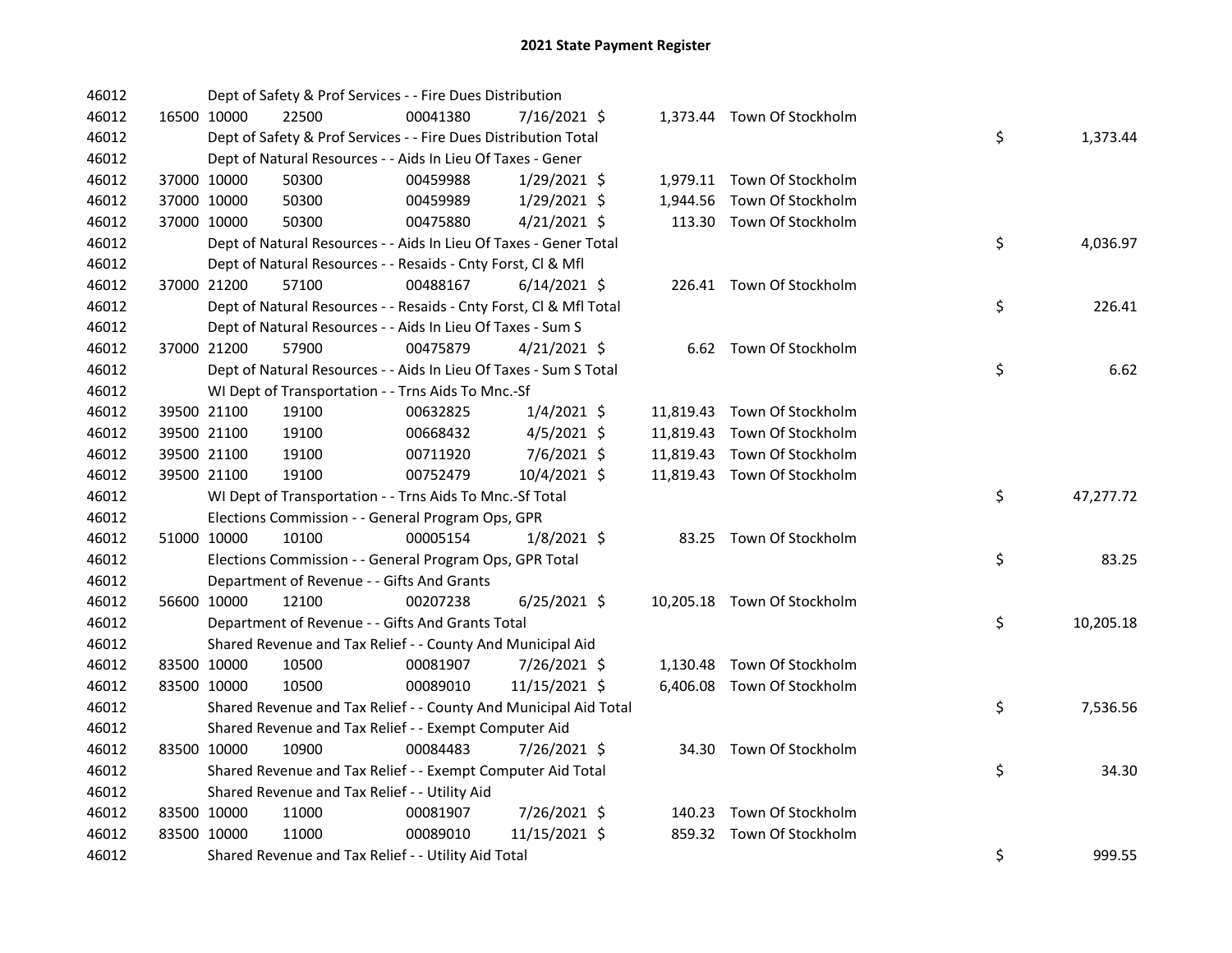| 46012 | Shared Revenue and Tax Relief - - Personal Property Aid |
|-------|---------------------------------------------------------|
|       |                                                         |

46012 83500 10000 11100 00077654 5/3/2021 \$ 61.60 Town Of Stockholm<br>46012 Shared Revenue and Tax Relief - - Personal Property Aid Total 46012 Shared Revenue and Tax Relief - - Personal Property Aid Total<br>46012 Total

| 46012       | Shared Revenue and Tax Relief - - Personal Property Aid Total | 61.60     |
|-------------|---------------------------------------------------------------|-----------|
| 46012 Total |                                                               | 71,841.60 |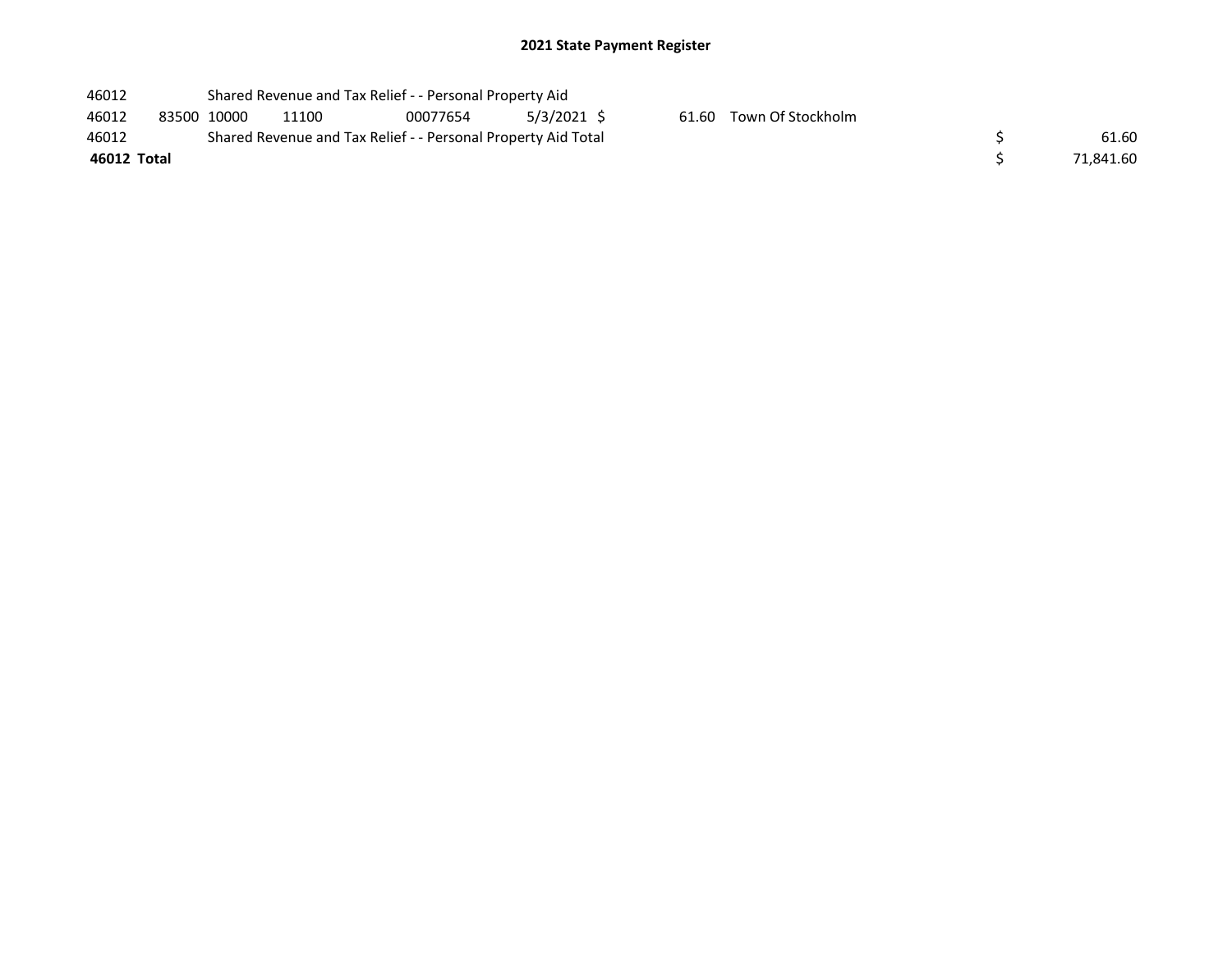| 46014       |             |             | Dept of Safety & Prof Services - - Fire Dues Distribution          |          |                |  |                              |    |            |
|-------------|-------------|-------------|--------------------------------------------------------------------|----------|----------------|--|------------------------------|----|------------|
| 46014       | 16500 10000 |             | 22500                                                              | 00041382 | $7/16/2021$ \$ |  | 2,495.10 Town Of Waterville  |    |            |
| 46014       |             |             | Dept of Safety & Prof Services - - Fire Dues Distribution Total    |          |                |  |                              | \$ | 2,495.10   |
| 46014       |             |             | Dept of Natural Resources - - Aids In Lieu Of Taxes - Gener        |          |                |  |                              |    |            |
| 46014       |             | 37000 10000 | 50300                                                              | 00459941 | $1/29/2021$ \$ |  | 13,114.78 Town Of Waterville |    |            |
| 46014       |             | 37000 10000 | 50300                                                              | 00459942 | 1/29/2021 \$   |  | 3,903.02 Town Of Waterville  |    |            |
| 46014       |             | 37000 10000 | 50300                                                              | 00475394 | $4/21/2021$ \$ |  | 378.61 Town Of Waterville    |    |            |
| 46014       |             |             | Dept of Natural Resources - - Aids In Lieu Of Taxes - Gener Total  |          |                |  |                              | \$ | 17,396.41  |
| 46014       |             |             | Dept of Natural Resources - - Resaids - Cnty Forst, Cl & Mfl       |          |                |  |                              |    |            |
| 46014       |             | 37000 21200 | 57100                                                              | 00488168 | $6/14/2021$ \$ |  | 476.65 Town Of Waterville    |    |            |
| 46014       |             |             | Dept of Natural Resources - - Resaids - Cnty Forst, CI & Mfl Total |          |                |  |                              | \$ | 476.65     |
| 46014       |             |             | WI Dept of Transportation - - Trns Aids To Mnc.-Sf                 |          |                |  |                              |    |            |
| 46014       |             | 39500 21100 | 19100                                                              | 00632826 | $1/4/2021$ \$  |  | 23,954.22 Town Of Waterville |    |            |
| 46014       |             | 39500 21100 | 19100                                                              | 00668433 | $4/5/2021$ \$  |  | 23,954.22 Town Of Waterville |    |            |
| 46014       |             | 39500 21100 | 19100                                                              | 00711921 | 7/6/2021 \$    |  | 23,954.22 Town Of Waterville |    |            |
| 46014       |             | 39500 21100 | 19100                                                              | 00752480 | 10/4/2021 \$   |  | 23,954.22 Town Of Waterville |    |            |
| 46014       |             |             | WI Dept of Transportation - - Trns Aids To Mnc.-Sf Total           |          |                |  |                              | \$ | 95,816.88  |
| 46014       |             |             | Department of Revenue - - Gifts And Grants                         |          |                |  |                              |    |            |
| 46014       |             | 56600 10000 | 12100                                                              | 00207239 | $6/25/2021$ \$ |  | 42,024.42 Town Of Waterville |    |            |
| 46014       |             |             | Department of Revenue - - Gifts And Grants Total                   |          |                |  |                              | \$ | 42,024.42  |
| 46014       |             |             | Shared Revenue and Tax Relief - - County And Municipal Aid         |          |                |  |                              |    |            |
| 46014       |             | 83500 10000 | 10500                                                              | 00081908 | 7/26/2021 \$   |  | 14,117.84 Town Of Waterville |    |            |
| 46014       |             | 83500 10000 | 10500                                                              | 00089011 | 11/15/2021 \$  |  | 80,001.08 Town Of Waterville |    |            |
| 46014       |             |             | Shared Revenue and Tax Relief - - County And Municipal Aid Total   |          |                |  |                              | \$ | 94,118.92  |
| 46014       |             |             | Shared Revenue and Tax Relief - - Exempt Computer Aid              |          |                |  |                              |    |            |
| 46014       |             | 83500 10000 | 10900                                                              | 00084484 | 7/26/2021 \$   |  | 5.19 Town Of Waterville      |    |            |
| 46014       |             |             | Shared Revenue and Tax Relief - - Exempt Computer Aid Total        |          |                |  |                              | \$ | 5.19       |
| 46014       |             |             | Shared Revenue and Tax Relief - - Utility Aid                      |          |                |  |                              |    |            |
| 46014       |             | 83500 10000 | 11000                                                              | 00081908 | 7/26/2021 \$   |  | 151.57 Town Of Waterville    |    |            |
| 46014       | 83500 10000 |             | 11000                                                              | 00089011 | 11/15/2021 \$  |  | 903.19 Town Of Waterville    |    |            |
| 46014       |             |             | Shared Revenue and Tax Relief - - Utility Aid Total                |          |                |  |                              | \$ | 1,054.76   |
| 46014       |             |             | Shared Revenue and Tax Relief - - Personal Property Aid            |          |                |  |                              |    |            |
| 46014       | 83500 10000 |             | 11100                                                              | 00077655 | $5/3/2021$ \$  |  | 1,706.74 Town Of Waterville  |    |            |
| 46014       |             |             | Shared Revenue and Tax Relief - - Personal Property Aid Total      |          |                |  |                              | \$ | 1,706.74   |
| 46014 Total |             |             |                                                                    |          |                |  |                              | \$ | 255,095.07 |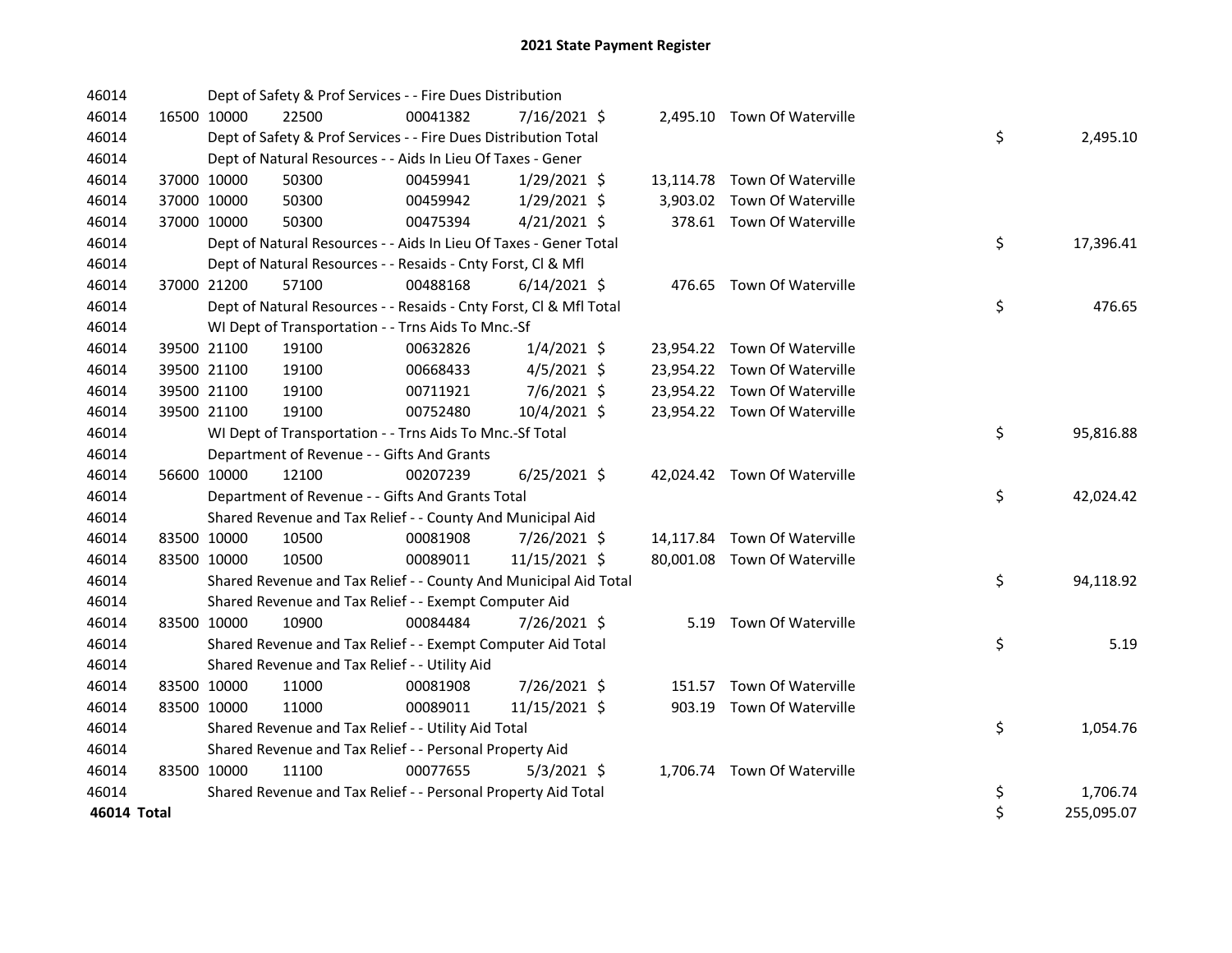| 46016 |             | Dept of Safety & Prof Services - - Fire Dues Distribution            |          |                |       |                           |    |           |
|-------|-------------|----------------------------------------------------------------------|----------|----------------|-------|---------------------------|----|-----------|
| 46016 | 16500 10000 | 22500                                                                | 00041383 | 7/16/2021 \$   |       | 1,999.03 Town Of Waubeek  |    |           |
| 46016 |             | Dept of Safety & Prof Services - - Fire Dues Distribution Total      |          |                |       |                           | \$ | 1,999.03  |
| 46016 |             | Dept of Natural Resources - - Aids In Lieu Of Taxes - Gener          |          |                |       |                           |    |           |
| 46016 | 37000 10000 | 50300                                                                | 00459991 | $1/29/2021$ \$ |       | 2,483.81 Town Of Waubeek  |    |           |
| 46016 | 37000 10000 | 50300                                                                | 00459992 | $1/29/2021$ \$ | 39.64 | Town Of Waubeek           |    |           |
| 46016 | 37000 10000 | 50300                                                                | 00475894 | $4/21/2021$ \$ |       | 370.10 Town Of Waubeek    |    |           |
| 46016 |             | Dept of Natural Resources - - Aids In Lieu Of Taxes - Gener Total    |          |                |       |                           | \$ | 2,893.55  |
| 46016 |             | Dept of Natural Resources - - Resaids - Cnty Forst, Cl & Mfl         |          |                |       |                           |    |           |
| 46016 | 37000 21200 | 57100                                                                | 00488169 | $6/14/2021$ \$ |       | 221.35 Town Of Waubeek    |    |           |
| 46016 |             | Dept of Natural Resources - - Resaids - Cnty Forst, Cl & Mfl Total   |          |                |       |                           | \$ | 221.35    |
| 46016 |             | WI Dept of Transportation - - Trns Aids To Mnc.-Sf                   |          |                |       |                           |    |           |
| 46016 | 39500 21100 | 19100                                                                | 00632827 | $1/4/2021$ \$  |       | 5,827.95 Town Of Waubeek  |    |           |
| 46016 | 39500 21100 | 19100                                                                | 00668434 | $4/5/2021$ \$  |       | 5,827.95 Town Of Waubeek  |    |           |
| 46016 | 39500 21100 | 19100                                                                | 00711922 | 7/6/2021 \$    |       | 5,827.95 Town Of Waubeek  |    |           |
| 46016 | 39500 21100 | 19100                                                                | 00752481 | 10/4/2021 \$   |       | 5,827.97 Town Of Waubeek  |    |           |
| 46016 |             | WI Dept of Transportation - - Trns Aids To Mnc.-Sf Total             |          |                |       |                           | \$ | 23,311.82 |
| 46016 |             | WI Dept of Transportation - - Supplemental Transportation Aids       |          |                |       |                           |    |           |
| 46016 | 39500 21100 | 19600                                                                | 00633698 | $1/4/2021$ \$  |       | 4,113.85 Town Of Waubeek  |    |           |
| 46016 |             | WI Dept of Transportation - - Supplemental Transportation Aids Total |          |                |       |                           | \$ | 4,113.85  |
| 46016 |             | Department of Revenue - - Gifts And Grants                           |          |                |       |                           |    |           |
| 46016 | 56600 10000 | 12100                                                                | 00207240 | $6/25/2021$ \$ |       | 21,561.72 Town Of Waubeek |    |           |
| 46016 |             | Department of Revenue - - Gifts And Grants Total                     |          |                |       |                           | \$ | 21,561.72 |
| 46016 |             | Shared Revenue and Tax Relief - - County And Municipal Aid           |          |                |       |                           |    |           |
| 46016 | 83500 10000 | 10500                                                                | 00081909 | 7/26/2021 \$   |       | 741.30 Town Of Waubeek    |    |           |
| 46016 | 83500 10000 | 10500                                                                | 00089012 | 11/15/2021 \$  |       | 4,200.71 Town Of Waubeek  |    |           |
| 46016 |             | Shared Revenue and Tax Relief - - County And Municipal Aid Total     |          |                |       |                           | \$ | 4,942.01  |
| 46016 |             | Shared Revenue and Tax Relief - - Exempt Computer Aid                |          |                |       |                           |    |           |
| 46016 | 83500 10000 | 10900                                                                | 00084485 | 7/26/2021 \$   |       | 70.67 Town Of Waubeek     |    |           |
| 46016 |             | Shared Revenue and Tax Relief - - Exempt Computer Aid Total          |          |                |       |                           | \$ | 70.67     |
| 46016 |             | Shared Revenue and Tax Relief - - Utility Aid                        |          |                |       |                           |    |           |
| 46016 | 83500 10000 | 11000                                                                | 00081909 | 7/26/2021 \$   |       | 638.07 Town Of Waubeek    |    |           |
| 46016 | 83500 10000 | 11000                                                                | 00089012 | 11/15/2021 \$  |       | 3,636.18 Town Of Waubeek  |    |           |
| 46016 |             | Shared Revenue and Tax Relief - - Utility Aid Total                  |          |                |       |                           | \$ | 4,274.25  |
| 46016 |             | Shared Revenue and Tax Relief - - Personal Property Aid              |          |                |       |                           |    |           |
| 46016 | 83500 10000 | 11100                                                                | 00077656 | $5/3/2021$ \$  |       | 667.07 Town Of Waubeek    |    |           |
| 46016 |             | Shared Revenue and Tax Relief - - Personal Property Aid Total        |          |                |       |                           | \$ | 667.07    |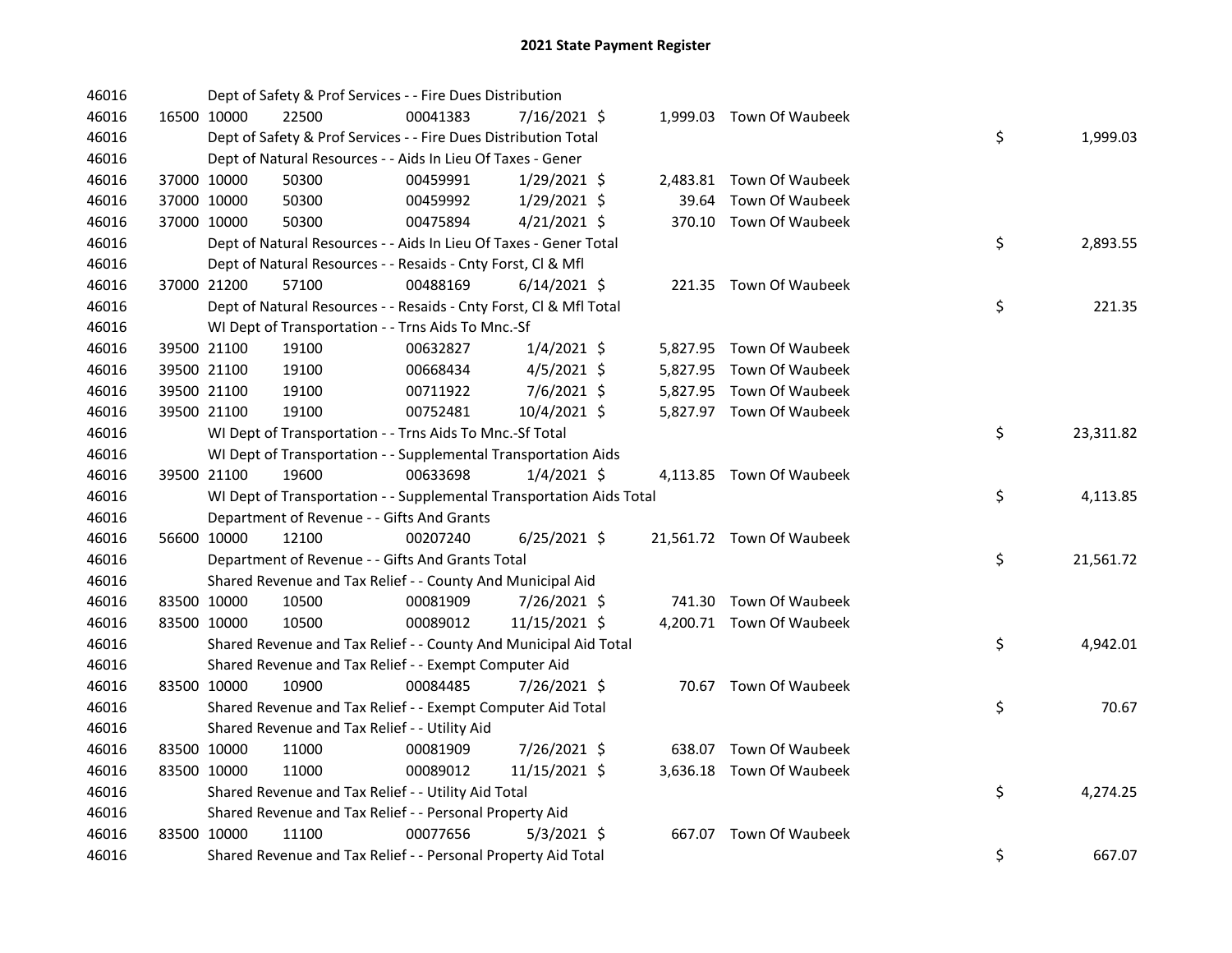46016 Total \$ 64,055.32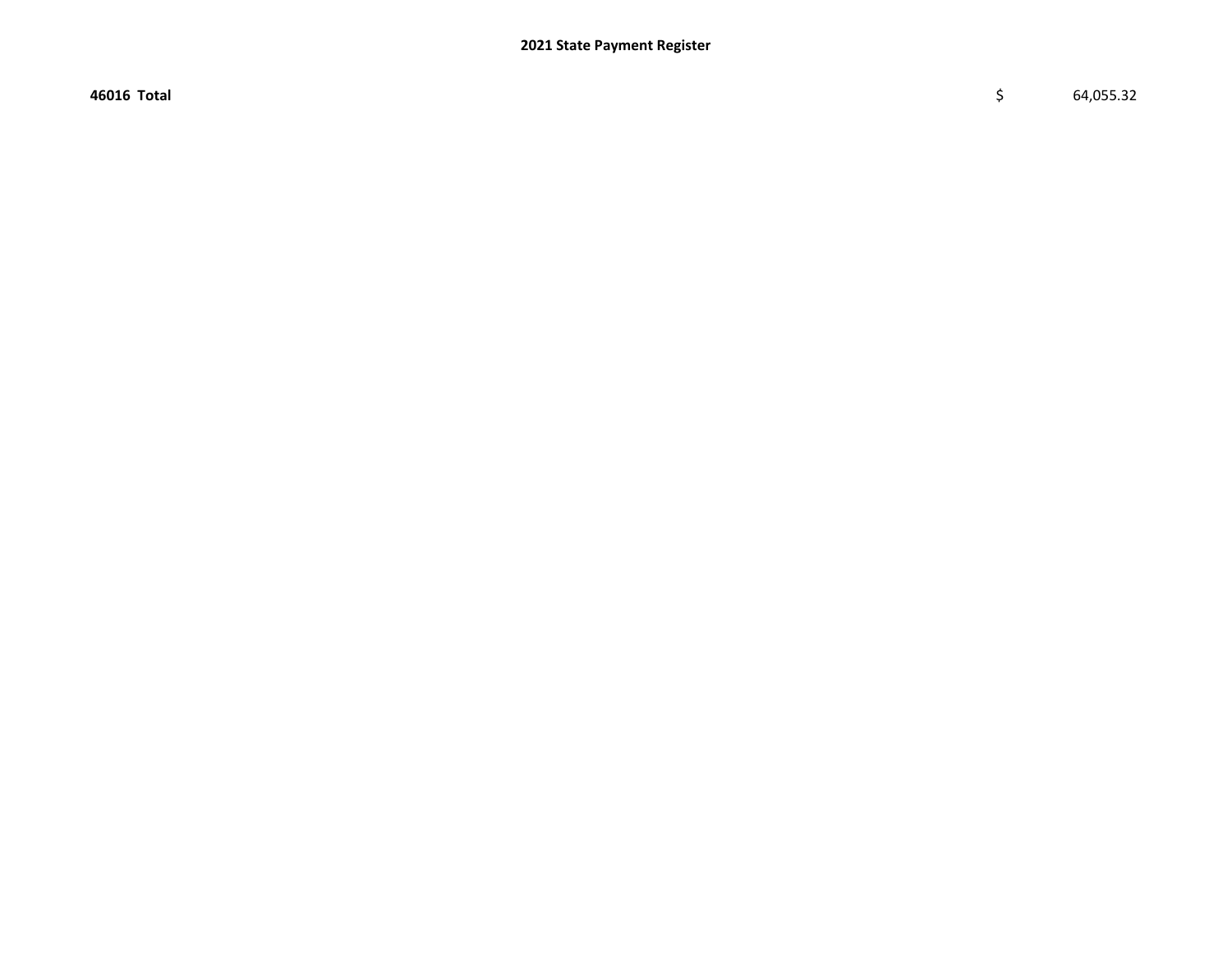| 46171 |             |             | Dept of Safety & Prof Services - - Fire Dues Distribution                       |                         |                |  |                             |    |            |
|-------|-------------|-------------|---------------------------------------------------------------------------------|-------------------------|----------------|--|-----------------------------|----|------------|
| 46171 |             | 16500 10000 | 22500                                                                           | 00041379                | 7/16/2021 \$   |  | 3,240.96 Village Of Pepin   |    |            |
| 46171 |             |             | Dept of Safety & Prof Services - - Fire Dues Distribution Total                 |                         |                |  |                             | \$ | 3,240.96   |
| 46171 |             |             | WI Dept of Transportation - - Trns Aids To Mnc.-Sf                              |                         |                |  |                             |    |            |
| 46171 |             | 39500 21100 | 19100                                                                           | 00632828                | $1/4/2021$ \$  |  | 6,825.88 Village Of Pepin   |    |            |
| 46171 |             | 39500 21100 | 19100                                                                           | 00668435                | $4/5/2021$ \$  |  | 6,825.88 Village Of Pepin   |    |            |
| 46171 |             | 39500 21100 | 19100                                                                           | 00711923                | $7/6/2021$ \$  |  | 6,825.88 Village Of Pepin   |    |            |
| 46171 |             | 39500 21100 | 19100                                                                           | 00752482                | 10/4/2021 \$   |  | 6,825.91 Village Of Pepin   |    |            |
| 46171 |             |             | WI Dept of Transportation - - Trns Aids To Mnc.-Sf Total                        |                         |                |  |                             | \$ | 27,303.55  |
| 46171 |             |             | Department of Health Services - - Emergency Medical Services, Ai                |                         |                |  |                             |    |            |
| 46171 | 43500 10000 |             | 11900                                                                           | 00418010                | $3/26/2021$ \$ |  | 5,427.64 Village Of Pepin   |    |            |
| 46171 |             |             | Department of Health Services - - Emergency Medical Services, Ai Total          |                         |                |  |                             | \$ | 5,427.64   |
| 46171 |             |             | Department of Health Services - - Prepaid Medical Transport Reimbursement       |                         |                |  |                             |    |            |
| 46171 |             | 43500 10000 | 16300                                                                           | AMBULANCE 11/15/2021 \$ |                |  | 2,000.00 Village Of Pepin   |    |            |
| 46171 |             |             | Department of Health Services - - Prepaid Medical Transport Reimbursement Total |                         |                |  |                             | \$ | 2,000.00   |
| 46171 |             |             | Department of Justice - - Officer training reimbursement                        |                         |                |  |                             |    |            |
| 46171 | 45500 10000 |             | 21400                                                                           | 00105740                | 11/23/2021 \$  |  | 160.00 Village Of Pepin     |    |            |
| 46171 |             |             | Department of Justice - - Officer training reimbursement Total                  |                         |                |  |                             | \$ | 160.00     |
| 46171 |             |             | Department of Justice - - Law Enforcement Train, Local                          |                         |                |  |                             |    |            |
| 46171 |             | 45500 10000 | 23100                                                                           | 00093198                | $1/14/2021$ \$ |  | 4,953.25 Village Of Pepin   |    |            |
| 46171 |             | 45500 10000 | 23100                                                                           | 00103376                | 10/14/2021 \$  |  | 4,776.88 Village Of Pepin   |    |            |
| 46171 |             |             | Department of Justice - - Law Enforcement Train, Local Total                    |                         |                |  |                             | \$ | 9,730.13   |
| 46171 |             |             | Department of Revenue - - Gifts And Grants                                      |                         |                |  |                             |    |            |
| 46171 |             | 56600 10000 | 12100                                                                           | 00207241                | $6/25/2021$ \$ |  | 40,873.07 Village Of Pepin  |    |            |
| 46171 |             |             | Department of Revenue - - Gifts And Grants Total                                |                         |                |  |                             | \$ | 40,873.07  |
| 46171 |             |             | Department of Revenue - - Misc Revenue Holding Clearing                         |                         |                |  |                             |    |            |
| 46171 |             | 56600 10000 | 99500                                                                           | 00203761                | $6/1/2021$ \$  |  | 191.86 Village Of Pepin     |    |            |
| 46171 |             | 56600 10000 | 99500                                                                           | 00210841                | 7/26/2021 \$   |  | 1,203.80 Village Of Pepin   |    |            |
| 46171 |             | 56600 10000 | 99500                                                                           | 00212686                | $8/16/2021$ \$ |  | 420.00 Village Of Pepin     |    |            |
| 46171 |             |             | Department of Revenue - - Misc Revenue Holding Clearing Total                   |                         |                |  |                             | \$ | 1,815.66   |
| 46171 |             |             | Shared Revenue and Tax Relief - - County And Municipal Aid                      |                         |                |  |                             |    |            |
| 46171 |             | 83500 10000 | 10500                                                                           | 00081910                | 7/26/2021 \$   |  | 18,758.98 Village Of Pepin  |    |            |
| 46171 | 83500 10000 |             | 10500                                                                           | 00089013                | 11/15/2021 \$  |  | 104,300.87 Village Of Pepin |    |            |
| 46171 |             |             | Shared Revenue and Tax Relief - - County And Municipal Aid Total                |                         |                |  |                             | \$ | 123,059.85 |
| 46171 |             |             | Shared Revenue and Tax Relief - - Exempt Computer Aid                           |                         |                |  |                             |    |            |
| 46171 |             | 83500 10000 | 10900                                                                           | 00084486                | 7/26/2021 \$   |  | 208.22 Village Of Pepin     |    |            |
| 46171 | 83500 10000 |             | 10900                                                                           | 00085875                | 7/26/2021 \$   |  | 270.68 Village Of Pepin     |    |            |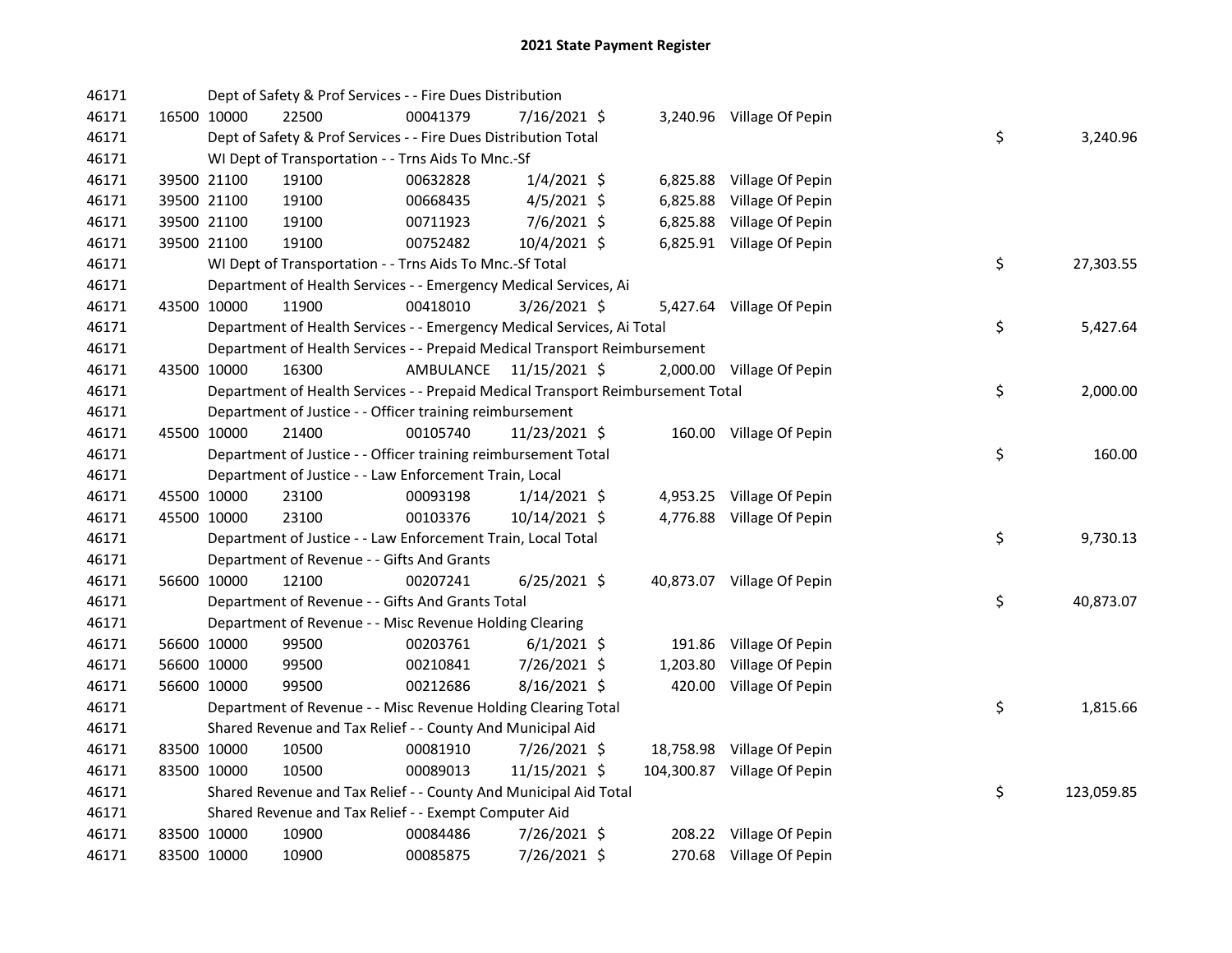| 46171       | Shared Revenue and Tax Relief - - Exempt Computer Aid Total |       |                                                                 |                |  |          |                  |  |  | 478.90     |
|-------------|-------------------------------------------------------------|-------|-----------------------------------------------------------------|----------------|--|----------|------------------|--|--|------------|
| 46171       |                                                             |       | Shared Revenue and Tax Relief - - Personal Property Aid         |                |  |          |                  |  |  |            |
| 46171       | 83500 10000                                                 | 11100 | 00077657                                                        | $5/3/2021$ \$  |  | 383.02   | Village Of Pepin |  |  |            |
| 46171       | 83500 10000                                                 | 11100 | 00078964                                                        | $5/3/2021$ \$  |  | 3,118.79 | Village Of Pepin |  |  |            |
| 46171       |                                                             |       | Shared Revenue and Tax Relief - - Personal Property Aid Total   |                |  |          |                  |  |  | 3,501.81   |
| 46171       |                                                             |       | Shared Revenue and Tax Relief - - Lottery & Gaming Credit       |                |  |          |                  |  |  |            |
| 46171       | 83500 52100                                                 | 36300 | 00074332                                                        | $3/22/2021$ \$ |  | 635.95   | Village Of Pepin |  |  |            |
| 46171       |                                                             |       | Shared Revenue and Tax Relief - - Lottery & Gaming Credit Total |                |  |          |                  |  |  | 635.95     |
| 46171 Total |                                                             |       |                                                                 |                |  |          |                  |  |  | 218.227.52 |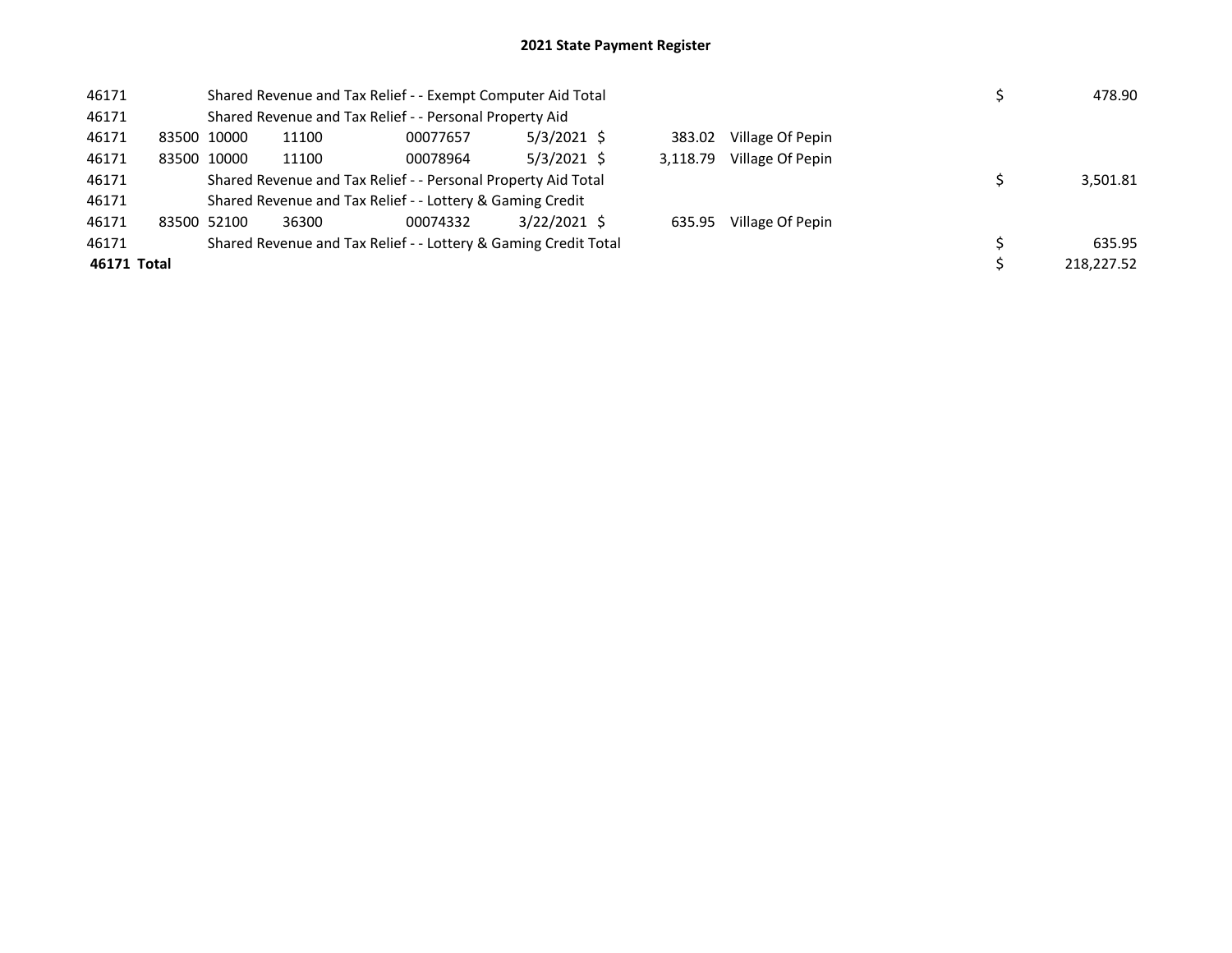| 46181       | Dept of Safety & Prof Services - - Fire Dues Distribution        |                                                                    |          |                |  |          |                                |    |           |
|-------------|------------------------------------------------------------------|--------------------------------------------------------------------|----------|----------------|--|----------|--------------------------------|----|-----------|
| 46181       | 16500 10000                                                      | 22500                                                              | 00041381 | 7/16/2021 \$   |  |          | 835.61 Village Of Stockholm    |    |           |
| 46181       | Dept of Safety & Prof Services - - Fire Dues Distribution Total  |                                                                    |          |                |  |          |                                |    | 835.61    |
| 46181       | Dept of Natural Resources - - Aids In Lieu Of Taxes - Gener      |                                                                    |          |                |  |          |                                |    |           |
| 46181       | 37000 10000                                                      | 50300                                                              | 00476008 | $4/21/2021$ \$ |  |          | 56.02 Village Of Stockholm     |    |           |
| 46181       |                                                                  | Dept of Natural Resources - - Aids In Lieu Of Taxes - Gener Total  | \$       | 56.02          |  |          |                                |    |           |
| 46181       |                                                                  | Dept of Natural Resources - - Resaids - Cnty Forst, Cl & Mfl       |          |                |  |          |                                |    |           |
| 46181       | 37000 21200                                                      | 57100                                                              | 00488170 | $6/14/2021$ \$ |  |          | 7.60 Village Of Stockholm      |    |           |
| 46181       |                                                                  | Dept of Natural Resources - - Resaids - Cnty Forst, Cl & Mfl Total | \$       | 7.60           |  |          |                                |    |           |
| 46181       |                                                                  | WI Dept of Transportation - - Trns Aids To Mnc.-Sf                 |          |                |  |          |                                |    |           |
| 46181       | 39500 21100                                                      | 19100                                                              | 00632829 | $1/4/2021$ \$  |  |          | 1,256.88 Village Of Stockholm  |    |           |
| 46181       | 39500 21100                                                      | 19100                                                              | 00668436 | $4/5/2021$ \$  |  |          | 1,256.88 Village Of Stockholm  |    |           |
| 46181       | 39500 21100                                                      | 19100                                                              | 00711924 | 7/6/2021 \$    |  |          | 1,256.88 Village Of Stockholm  |    |           |
| 46181       | 39500 21100                                                      | 19100                                                              | 00752483 | 10/4/2021 \$   |  |          | 1,256.91 Village Of Stockholm  |    |           |
| 46181       |                                                                  | WI Dept of Transportation - - Trns Aids To Mnc.-Sf Total           |          |                |  |          |                                | \$ | 5,027.55  |
| 46181       |                                                                  | Department of Revenue - - Gifts And Grants                         |          |                |  |          |                                |    |           |
| 46181       | 56600 10000                                                      | 12100                                                              | 00207242 | $6/25/2021$ \$ |  |          | 3,349.39 Village Of Stockholm  |    |           |
| 46181       |                                                                  | Department of Revenue - - Gifts And Grants Total                   | \$       | 3,349.39       |  |          |                                |    |           |
| 46181       |                                                                  | Shared Revenue and Tax Relief - - County And Municipal Aid         |          |                |  |          |                                |    |           |
| 46181       | 83500 10000                                                      | 10500                                                              | 00081911 | 7/26/2021 \$   |  |          | 2,341.33 Village Of Stockholm  |    |           |
| 46181       | 83500 10000                                                      | 10500                                                              | 00089014 | 11/15/2021 \$  |  |          | 13,267.56 Village Of Stockholm |    |           |
| 46181       | Shared Revenue and Tax Relief - - County And Municipal Aid Total |                                                                    |          |                |  |          |                                |    | 15,608.89 |
| 46181       | Shared Revenue and Tax Relief - - Exempt Computer Aid            |                                                                    |          |                |  |          |                                |    |           |
| 46181       | 83500 10000                                                      | 10900                                                              | 00084487 | 7/26/2021 \$   |  |          | 1.03 Village Of Stockholm      |    |           |
| 46181       | Shared Revenue and Tax Relief - - Exempt Computer Aid Total      |                                                                    |          |                |  |          |                                |    | 1.03      |
| 46181       |                                                                  | Shared Revenue and Tax Relief - - Personal Property Aid            |          |                |  |          |                                |    |           |
| 46181       | 83500 10000                                                      | 11100                                                              | 00077658 | $5/3/2021$ \$  |  |          | 0.94 Village Of Stockholm      |    |           |
| 46181       | Shared Revenue and Tax Relief - - Personal Property Aid Total    |                                                                    |          |                |  |          |                                |    | 0.94      |
| 46181       | Shared Revenue and Tax Relief - - Premier Resort Areas Tax       |                                                                    |          |                |  |          |                                |    |           |
| 46181       | 83500 10000                                                      | 43400                                                              | 00073946 | 2/26/2021 \$   |  |          | 2,112.22 Village Of Stockholm  |    |           |
| 46181       | 83500 10000                                                      | 43400                                                              | 00079906 | $5/28/2021$ \$ |  | 1,149.26 | Village Of Stockholm           |    |           |
| 46181       | 83500 10000                                                      | 43400                                                              | 00086727 | 8/20/2021 \$   |  |          | 174.80 Village Of Stockholm    |    |           |
| 46181       | 83500 10000                                                      | 43400                                                              | 00086742 | $8/31/2021$ \$ |  |          | 2,644.93 Village Of Stockholm  |    |           |
| 46181       | 83500 10000                                                      | 43400                                                              | 00089743 | 11/30/2021 \$  |  |          | 3,809.92 Village Of Stockholm  |    |           |
| 46181       |                                                                  | Shared Revenue and Tax Relief - - Premier Resort Areas Tax Total   |          |                |  |          |                                | \$ | 9,891.13  |
| 46181 Total |                                                                  |                                                                    |          |                |  |          |                                | \$ | 34,778.16 |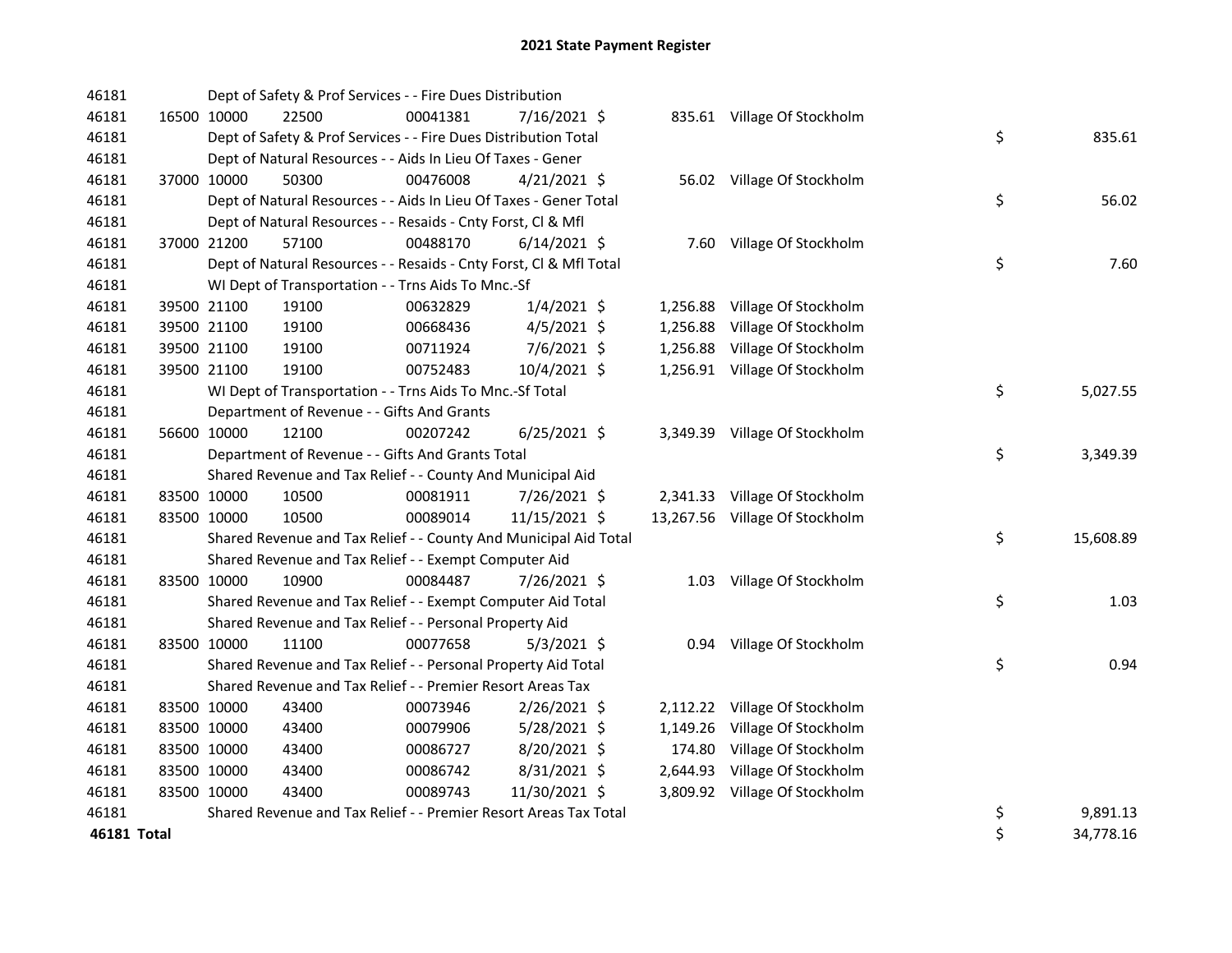| 46216 | Dept of Safety & Prof Services - - Fire Dues Distribution             |                                                                                 |           |                |  |            |                          |  |    |            |
|-------|-----------------------------------------------------------------------|---------------------------------------------------------------------------------|-----------|----------------|--|------------|--------------------------|--|----|------------|
| 46216 | 16500 10000                                                           | 22500                                                                           | 00041374  | 7/16/2021 \$   |  |            | 4,688.22 City of Durand  |  |    |            |
| 46216 | Dept of Safety & Prof Services - - Fire Dues Distribution Total       |                                                                                 |           |                |  |            |                          |  |    | 4,688.22   |
| 46216 | WI Dept of Transportation - - Trns Aids To Mnc.-Sf                    |                                                                                 |           |                |  |            |                          |  |    |            |
| 46216 | 39500 21100                                                           | 19100                                                                           | 00632830  | $1/4/2021$ \$  |  | 26,060.33  | City of Durand           |  |    |            |
| 46216 | 39500 21100                                                           | 19100                                                                           | 00668437  | $4/5/2021$ \$  |  | 26,060.33  | City of Durand           |  |    |            |
| 46216 | 39500 21100                                                           | 19100                                                                           | 00711925  | 7/6/2021 \$    |  | 26,060.33  | City of Durand           |  |    |            |
| 46216 | 39500 21100                                                           | 19100                                                                           | 00752484  | 10/4/2021 \$   |  | 26,060.33  | City of Durand           |  |    |            |
| 46216 |                                                                       | WI Dept of Transportation - - Trns Aids To Mnc.-Sf Total                        |           |                |  |            |                          |  | \$ | 104,241.32 |
| 46216 |                                                                       | Department of Health Services - - Prepaid Medical Transport Reimbursement       |           |                |  |            |                          |  |    |            |
| 46216 | 43500 10000                                                           | 16300                                                                           | AMBULANCE | 11/15/2021 \$  |  |            | 8,508.98 City of Durand  |  |    |            |
| 46216 |                                                                       | Department of Health Services - - Prepaid Medical Transport Reimbursement Total |           |                |  |            |                          |  | \$ | 8,508.98   |
| 46216 |                                                                       | Department of Justice - - Officer training reimbursement                        |           |                |  |            |                          |  |    |            |
| 46216 | 45500 10000                                                           | 21400                                                                           | 00105010  | 11/15/2021 \$  |  |            | 640.00 City of Durand    |  |    |            |
| 46216 |                                                                       | Department of Justice - - Officer training reimbursement Total                  |           |                |  |            |                          |  | \$ | 640.00     |
| 46216 |                                                                       | Department of Justice - - Federal Aid, Local Assistance                         |           |                |  |            |                          |  |    |            |
| 46216 | 45500 10000                                                           | 25100                                                                           | 00100921  | $8/6/2021$ \$  |  | 8,445.04   | City of Durand           |  |    |            |
| 46216 |                                                                       | Department of Justice - - Federal Aid, Local Assistance Total                   |           |                |  |            |                          |  | \$ | 8,445.04   |
| 46216 |                                                                       | Department of Administration - - Federal Aid, Local Assistance                  |           |                |  |            |                          |  |    |            |
| 46216 | 50500 10000                                                           | 74300                                                                           | 00149324  | 7/27/2021 \$   |  | 115,607.42 | City of Durand           |  |    |            |
| 46216 | 50500 10000                                                           | 74300                                                                           | 00152972  | 10/15/2021 \$  |  | 141,919.97 | City of Durand           |  |    |            |
| 46216 | 50500 10000                                                           | 74300                                                                           | 00153185  | 10/15/2021 \$  |  | 156,915.46 | City of Durand           |  |    |            |
| 46216 | 50500 10000                                                           | 74300                                                                           | 00153858  | $11/2/2021$ \$ |  | 181,888.23 | City of Durand           |  |    |            |
| 46216 | 50500 10000                                                           | 74300                                                                           | 00156341  | 12/14/2021 \$  |  | 232,523.24 | City of Durand           |  |    |            |
| 46216 | Department of Administration - - Federal Aid, Local Assistance Total  |                                                                                 |           |                |  |            |                          |  | \$ | 828,854.32 |
| 46216 | Department of Revenue - - Gifts And Grants                            |                                                                                 |           |                |  |            |                          |  |    |            |
| 46216 | 56600 10000                                                           | 12100                                                                           | 00207243  | $6/25/2021$ \$ |  |            | 94,201.70 City of Durand |  |    |            |
| 46216 | Department of Revenue - - Gifts And Grants Total                      |                                                                                 |           |                |  |            |                          |  |    | 94,201.70  |
| 46216 | Department of Revenue - - Misc Revenue Holding Clearing               |                                                                                 |           |                |  |            |                          |  |    |            |
| 46216 | 56600 10000                                                           | 99500                                                                           | 00204967  | $6/7/2021$ \$  |  | 83.00      | City of Durand           |  |    |            |
| 46216 | 56600 10000                                                           | 99500                                                                           | 00204968  | $6/7/2021$ \$  |  | 419.27     | City of Durand           |  |    |            |
| 46216 | 56600 10000                                                           | 99500                                                                           | 00217068  | 10/12/2021 \$  |  | 479.14     | City of Durand           |  |    |            |
| 46216 | Department of Revenue - - Misc Revenue Holding Clearing Total         |                                                                                 |           |                |  |            |                          |  | \$ | 981.41     |
| 46216 | Shared Revenue and Tax Relief - - Expenditure Restraint Program       |                                                                                 |           |                |  |            |                          |  |    |            |
| 46216 | 83500 10000                                                           | 10100                                                                           | 00081912  | 7/26/2021 \$   |  |            | 15,288.56 City of Durand |  |    |            |
| 46216 | Shared Revenue and Tax Relief - - Expenditure Restraint Program Total |                                                                                 |           |                |  |            |                          |  | \$ | 15,288.56  |
| 46216 | Shared Revenue and Tax Relief - - County And Municipal Aid            |                                                                                 |           |                |  |            |                          |  |    |            |